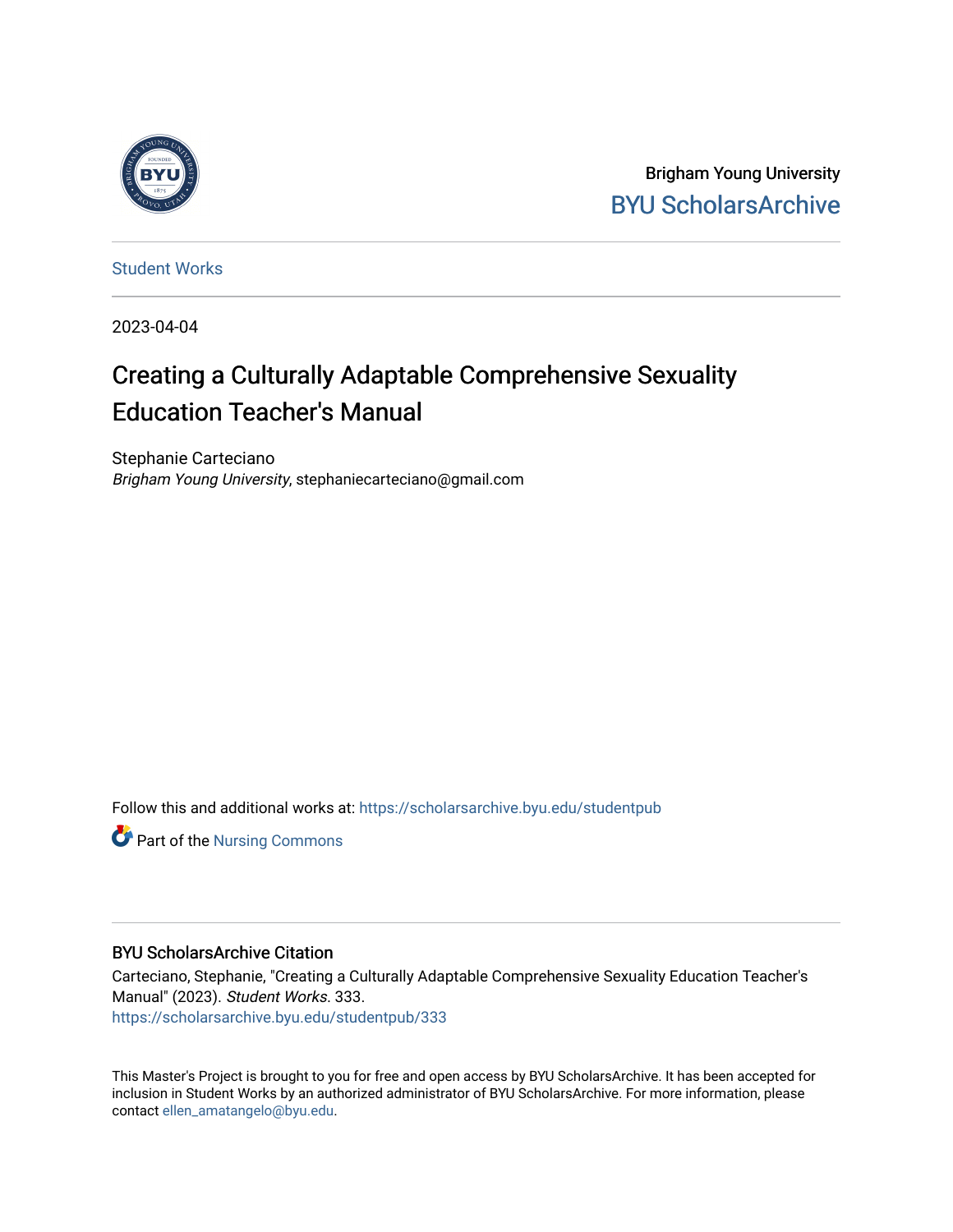Creating a Culturally Adaptable

Comprehensive Sexuality Education Teacher's Manual

Stephanie S. Carteciano

# A project submitted to the faculty of Brigham Young University in partial fulfillment of the requirements for the degree of

Master of Science

Sheri Palmer, Chair Neil Peterson Janelle L. B. Macintosh

College of Nursing

Brigham Young University

Copyright © 2022 Stephanie S. Carteciano

All Rights Reserved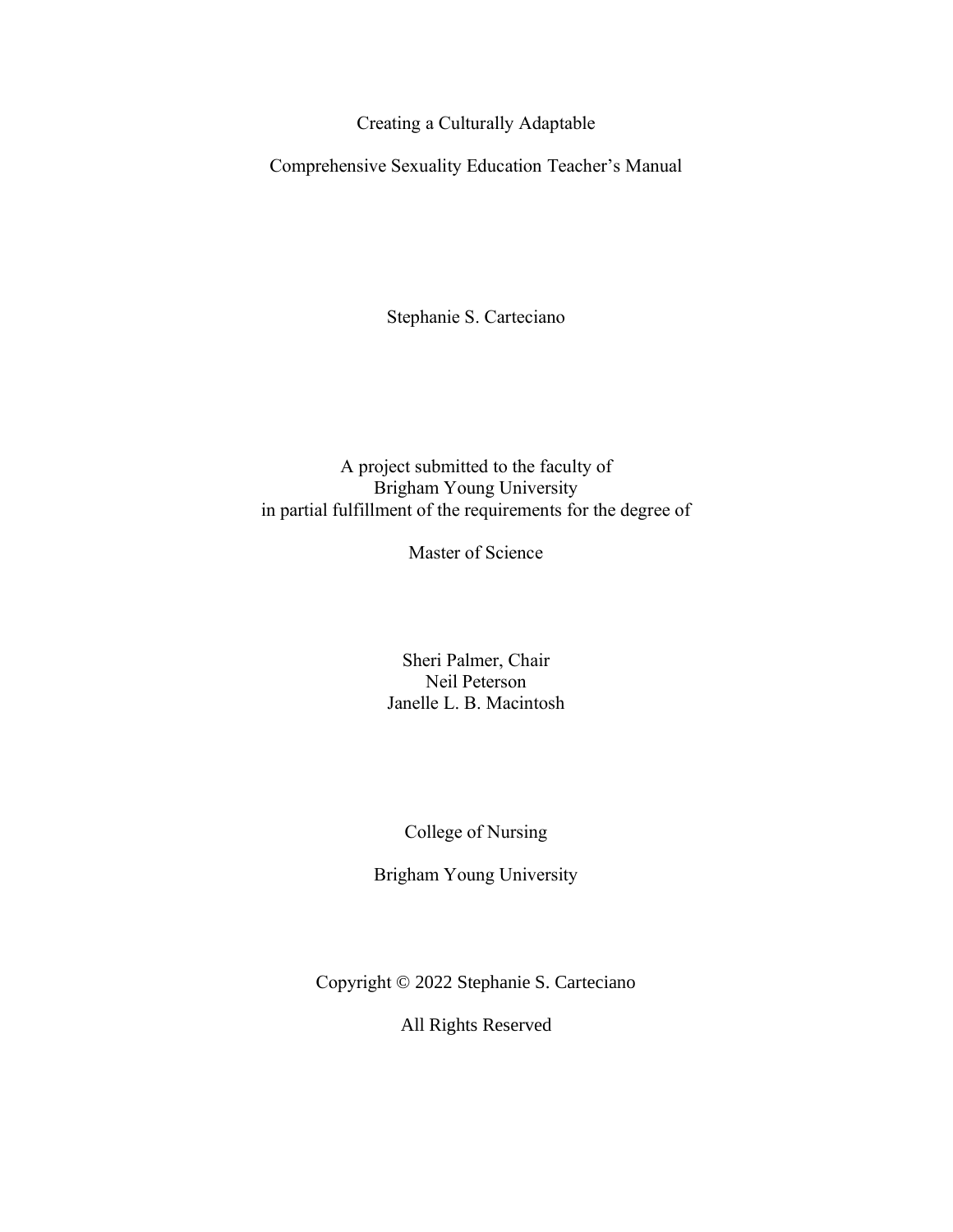#### ABSTRACT

#### Creating a Culturally Adaptable Comprehensive Sexuality Education Teacher's Manual

Stephanie S. Carteciano College of Nursing, Brigham Young University Master of Science

Purpose: The purpose of this project was to create a culturally adaptable comprehensive sexual education teacher's manual by (a) standardizing content using The United Nations Educational, Scientific and Cultural Organization's (UNESCO) 2018 International Technical Guidance on Sexuality Education (CSE), (b) providing evidence-based CSE pedagogy in the form of classroom activities, and (c) including adaptable teaching methods to fit diverse cultural contexts.

Development: The manual lessons were derived from UNESCO's 2018 International Technical Guidance on Sexuality Education, and the pedagogy followed Anderson and Krathwohl's revision of Bloom's Taxonomy. Health information was obtained from various medical and university resources. We surveyed eight experienced health teachers in the United States, South Korea, and the Philippines through purposive sampling. We chose the health teachers for their extensive knowledge and experience teaching comprehensive sexual education. They were each provided a copy of the completed manual and instructed to complete a questionnaire.

Results: Responses focused on standardized content, pedagogy, and adaptation to different cultural contexts. The participants favored the standardized lessons and called the manual a guide for health educators. The pedagogy received mixed reviews with most participants suggesting more activities and visual aids. Most participants appreciated the cultural notes, although some suggested adjusting for LGBTQIA+, socioeconomic, and age-based issues. Overall, the participants deemed the manual positively.

Keywords: comprehensive sexuality education, adolescent, teaching pedagogy, sexual and reproductive health, international technical guidance on sexuality education, health teacher, school nurse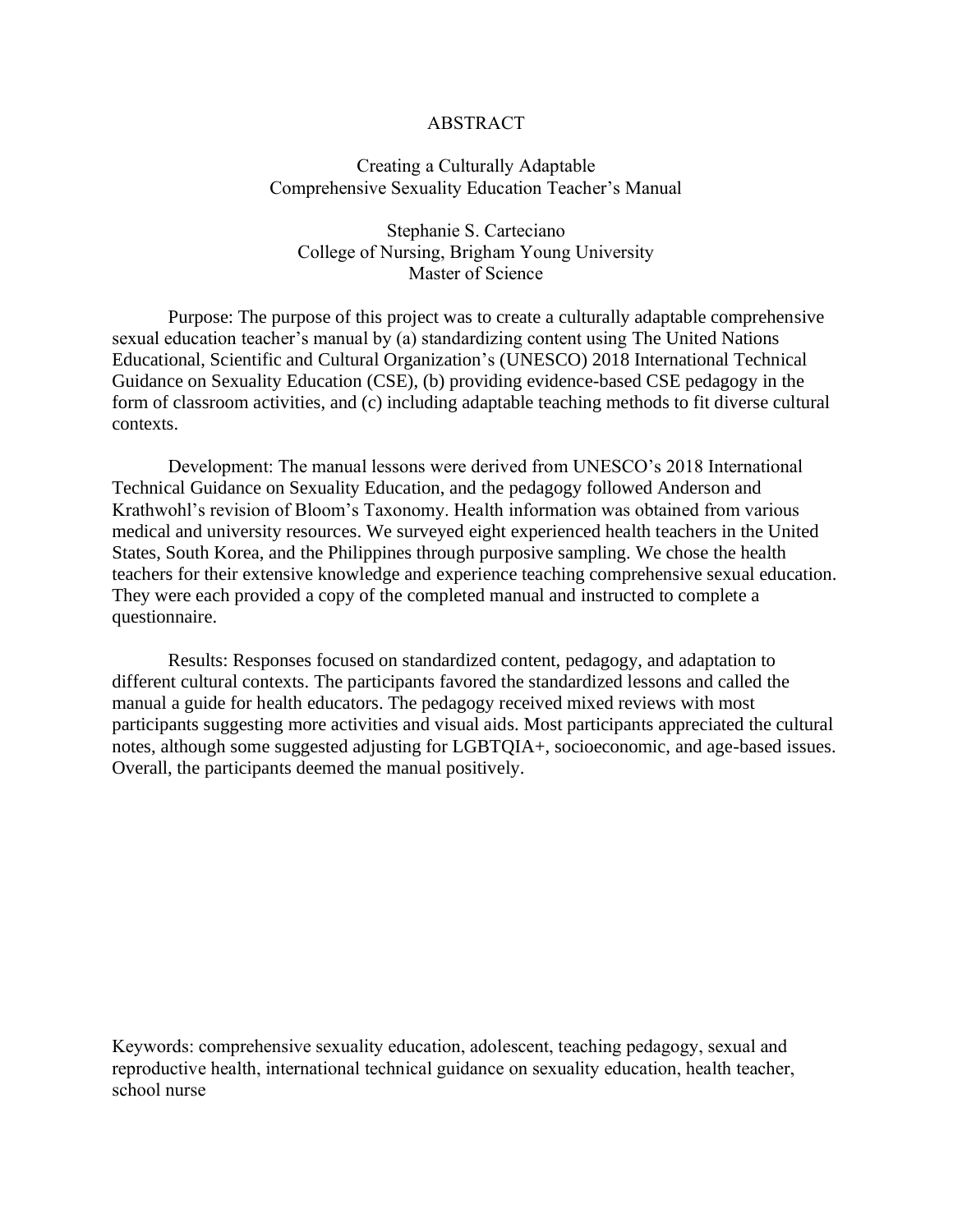#### ACKNOWLEDGEMENTS

I am grateful for the guidance of my chair, Sheri Palmer. Her dedication to helping the international population is incredible. Until her retirement, she worked to educate people and ease their suffering. I also thank my committee members for their insight and assistance throughout this project. Their knowledge ensured that our project was on the right track. I am also grateful to my parents for bringing our family to a new country for better opportunities. Finally, I thank my husband, Darryl, for his listening ears and our daughter, Cece, for her hugs and kisses.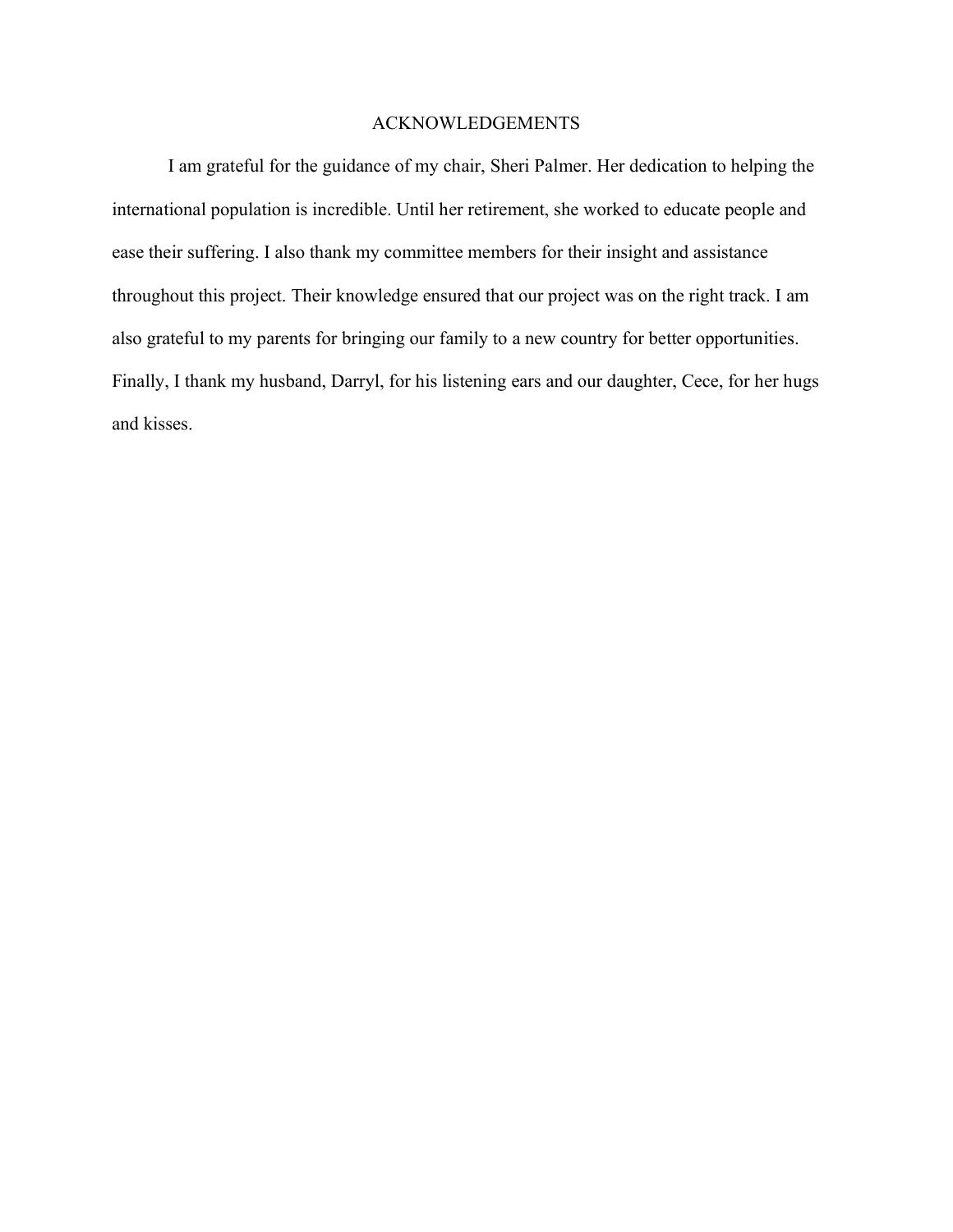| Creating a Culturally Adaptable Comprehensive Sexuality Education Teacher's Manual 1 |
|--------------------------------------------------------------------------------------|
|                                                                                      |
|                                                                                      |
|                                                                                      |
|                                                                                      |
|                                                                                      |
|                                                                                      |
|                                                                                      |
|                                                                                      |
|                                                                                      |
|                                                                                      |
|                                                                                      |
|                                                                                      |
|                                                                                      |
|                                                                                      |
|                                                                                      |

# TABLE OF CONTENTS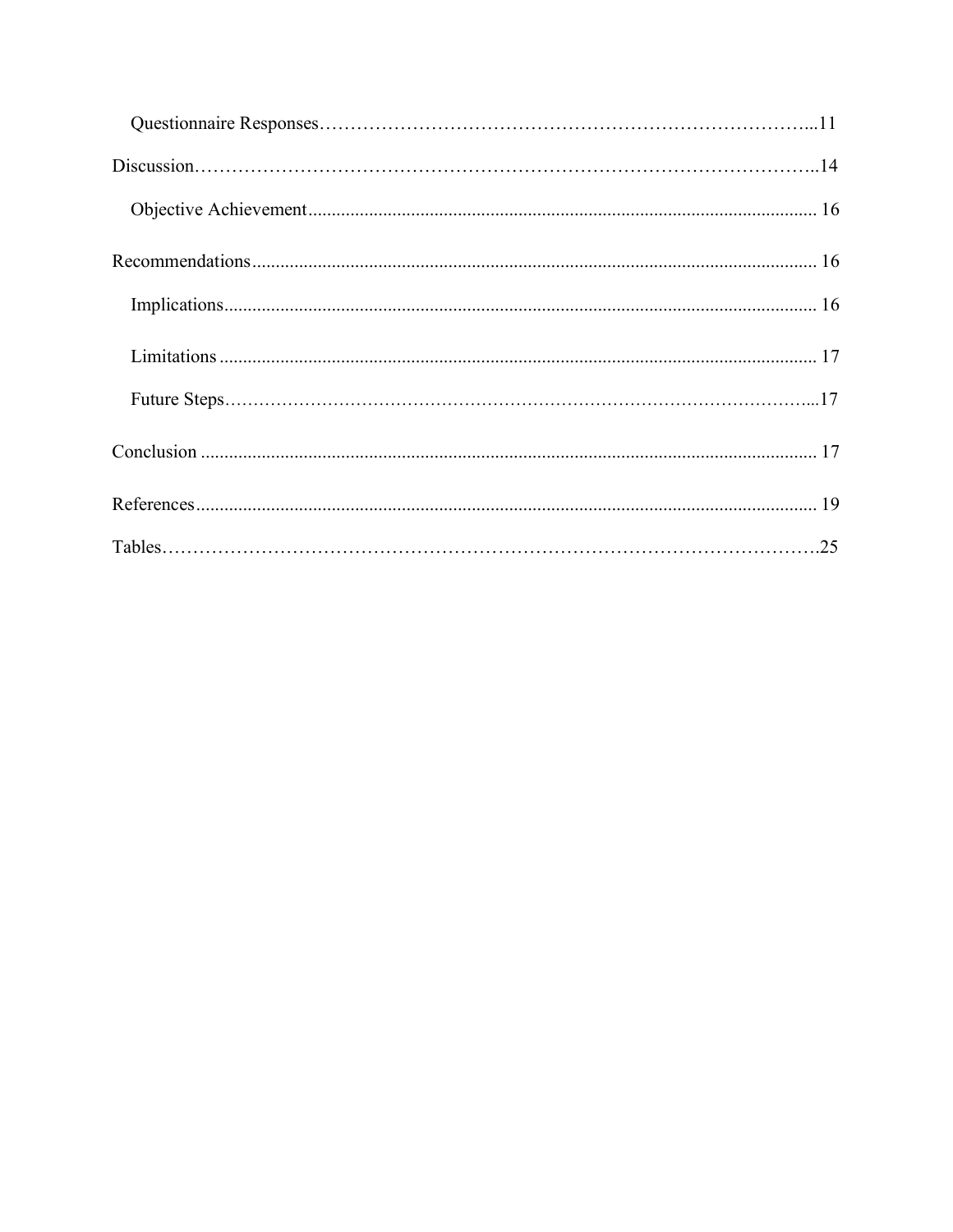# LIST OF TABLES

| Table 3 Comfort with Teaching Sexuality Education Before and After Manual27 |  |
|-----------------------------------------------------------------------------|--|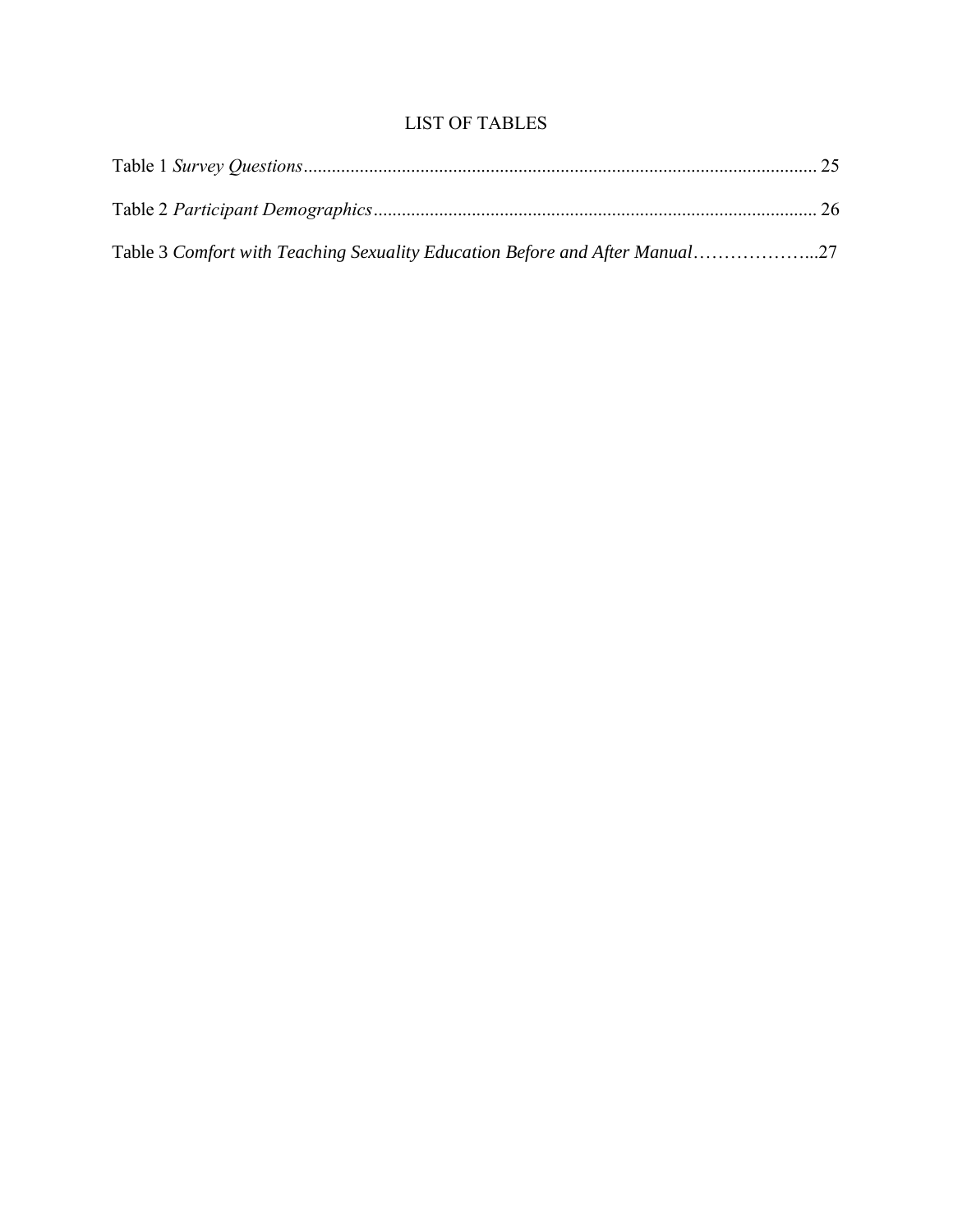#### **Creating a Culturally Adaptable**

#### **Comprehensive Sexuality Education Teacher's Manual**

In 2009, The United Nations Educational, Scientific and Cultural Organization (UNESCO) released the International Technical Guidance on Sexuality Education ("2009 Guidance") and championed Comprehensive Sexuality Education (CSE) (United Nations Educational, Scientific and Cultural Organization [UNESCO], 2009). The 2009 Guidance outlined key concepts regarding adolescent sexual and reproductive health issues for the use of groups, schools, and organizations. Consequently, communities around the world embraced its transformative points. However, adolescents worldwide continued to face new challenges associated with maturation and growth not included in the 2009 Guidance. One of the challenges involved the inadequate or inaccurate education on the social, emotional, and physical changes related to maturation. In response, UNESCO, The Joint United Nations Programme on HIV/AIDS, The United Nations Population Fund, The United Nations Children's Fund, The United Nations Entity for Gender Equality and the Empowerment of Women, and The World Health Organization released an updated version of the International Technical Guidance on Sexuality Education ("2018 Guidance") in January 2018 (Herat et al., 2018). The purpose of the 2018 UNESCO revision was to

…equip children and young people with knowledge, skills, attitudes, and values that will empower them to: realize their health, well-being, and dignity; develop respectful social and sexual relationships; consider how their choices affect their own well-being and that of others; and, understand and ensure the protection of their rights throughout their lives. (p. 16).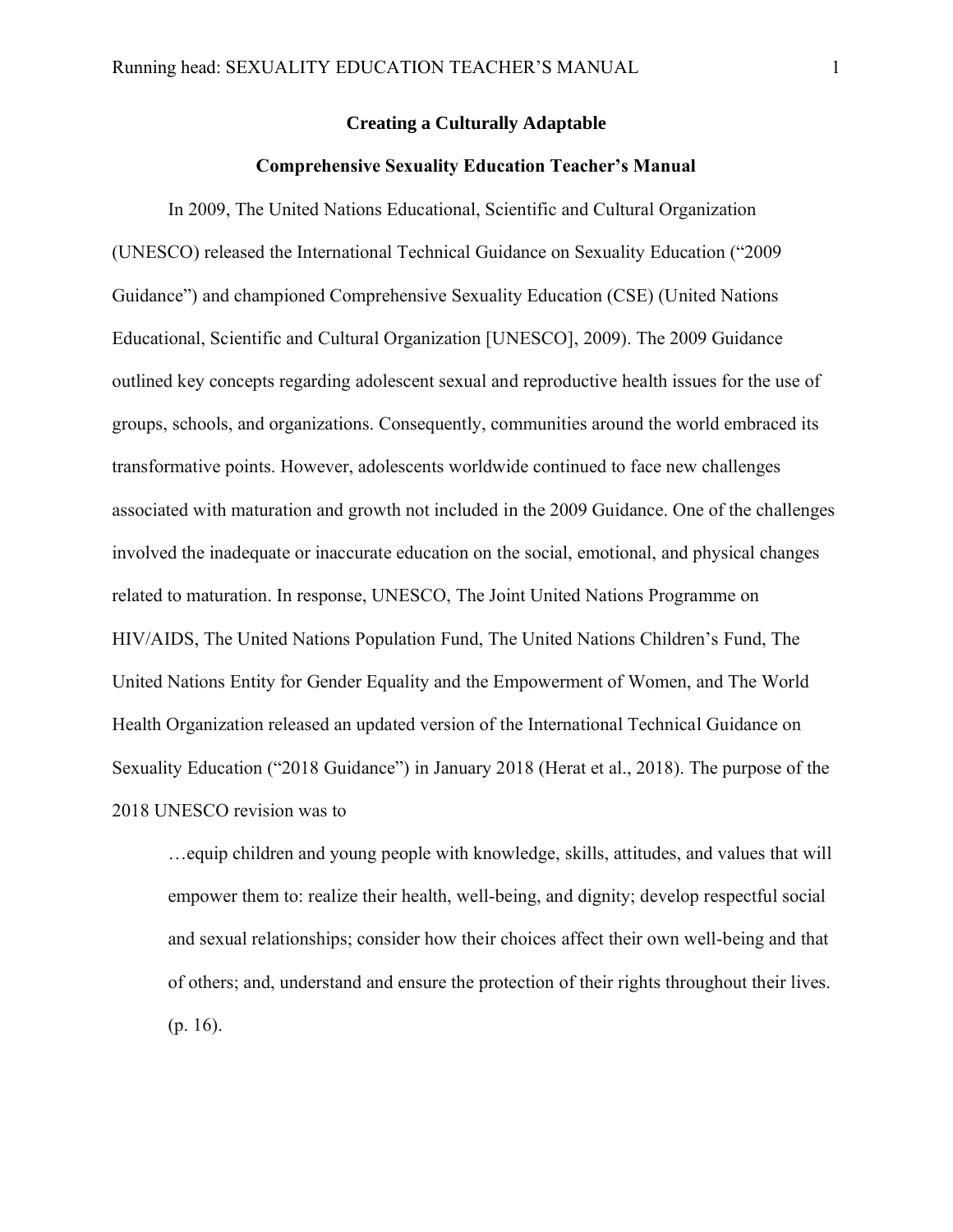The 2018 Guidance outlined sexual and reproductive health (SRH) concepts vital for all adolescents. These eight key concepts included relationships; values, rights, culture, and sexuality; understanding gender; violence and staying safe; skills for health and well-being; the human body and development; sexuality and sexual behavior; and sexual and reproductive health. The creators of the 2018 Guidance had designed it to be implemented as a sexuality education program (UNESCO, 2018). However, there had been no published CSE curriculum based on all key concepts of the 2018 Guidance.

#### **Review of Literature**

#### **Search Strategy**

The search strategy was three-fold and included conducting an electronic search of published CSE manuals based on the 2018 Guidance, successes and shortcoming of CSE worldwide, and sexual education teaching pedagogy. An initial electronic search was conducted to check for published CSE manuals based on the 2018 Guidance. The search came up with nothing. Additionally, an electronic search of CINAHL, ERIC, PsychInfo, Google Scholar, and PubMed for peer-reviewed articles published between January 2009 and December 2021 was conducted for the literature review. The standard time frame of five years was widened to 12 to account for a sentinel article. Selected articles from journals included cross-sectional surveys, case studies, pilot studies, longitudinal studies, qualitative studies, and review articles. Boolean phrases included *comprehensive, sex education*, *adolescents*, *teenagers*, *teaching methods*, *health education,* and *pedagogy* with parameters limited to English articles.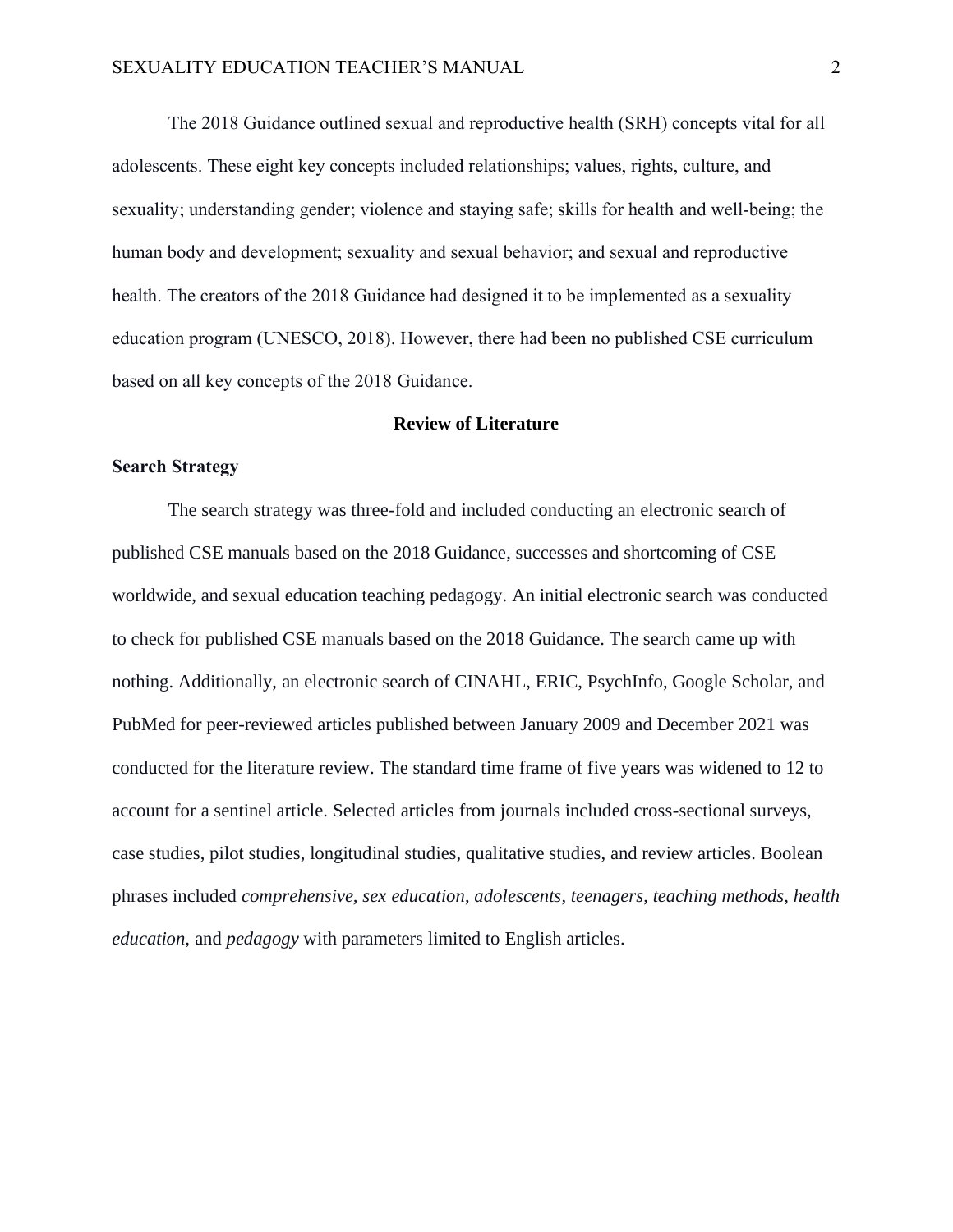#### **Theoretical Frameworks**

### **Anderson and Krathwohl - Bloom's Taxonomy Revised**

The creation of the CSE teacher's manual based on the 2018 Guidance was rooted in the theory of Anderson and Krathwohl's revision of Bloom's Taxonomy. Anderson and Krathwohl's revision of Bloom's Taxonomy posited that students gained sequential knowledge by following a "hierarchical system of verbs, starting with the lowest and simply conceived Remember, through Understand, Apply, Analyze and Evaluate to the highest and more complex Create" (Goldman, 2011, p. 531). The verb remember, the act of recall, required lower-order cognitive skills whereas create, the application of critical thinking, required higher-order cognitive skills from students. The use of all educational verbs helped students gain information and acquire skills necessary to change behavior (Woloshyn & Rye, 1995). According to Goldman (2011), many sexuality education programs were often not based on educational theory, and she expressed that "a sound theoretical approach can provide necessary and specific pedagogical focus on objectives, content, teaching, learning and effective outcomes" (p. 529).

#### **Leininger's Culture Care Theory**

To be effective against adolescent challenges, UNESCO (2015) emphasized the need for CSE lessons to acknowledge the different cultural situations of adolescents worldwide. To address the necessity for cultural humility, our project was additionally grounded in Madeleine Leininger's Culture Care Theory. Leininger (2002) explained that caring for people is central, and "the purpose and goal of the theory is… to provide culturally congruent, safe, and meaningful care to clients of diverse or similar cultures" (p. 190). Leininger expressed that addressing the cultural needs of people fostered better relationships, understanding, and healing.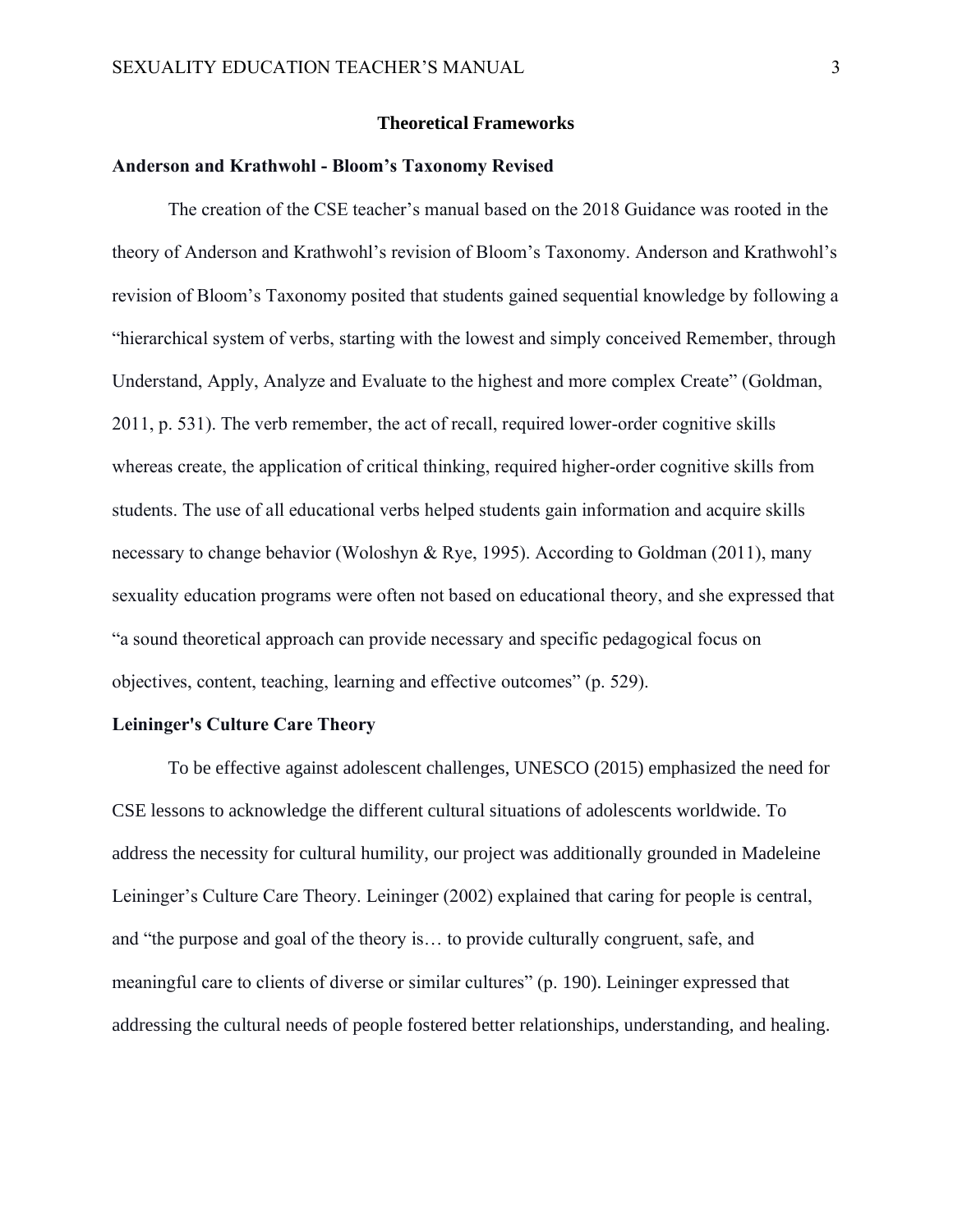#### **Background**

#### **Adolescent Sexual and Reproductive Health Challenges**

Although teenage birth rates had fallen in most countries between 1990 to 2010, adolescents around the world faced challenges in relationships, violence, puberty, contraception, pregnancy, abortion, gender differences, HIV/AIDS, and mental health (UNESCO, 2018; United Nations, 2013). The following paragraphs focus on the different challenges that adolescents encounter in each continent.

In Asia, adolescents face several sexual and reproductive health issues. In Arab countries, child marriage rates were high, and the minimum age for marriage was 9 years of age (Najafi-Sharjabad & Haghighatjoo, 2019). In Iran, adolescents had high rates of HIV/AIDS, risky sexual behaviors, gender inequality, and violence against women (Gelehkolaee et al., 2021). The widespread use of smartphones among Korean adolescents was associated with increased exposure to pornography and distorted sexual beliefs (Kim & Choi, 2021).

In Europe, sexuality education varies between countries, states, and organizations. People in countries such as Belgium, Finland, The Netherlands, Germany, Norway, Sweden, and Denmark viewed young people as inherently sexual beings. These countries generally provided liberal comprehensive sexual education and access to contraception. On the other hand, countries previously under Soviet rule or heavily influenced by the Roman Catholic church had varied attitudes towards comprehensive sexual education. For example, countries like Spain and Portugal had relaxed attitudes towards adolescent sexuality, whereas countries such as Latvia, Lithuania, and Italy viewed sexuality education as controversial and taboo (Parker et al., 2009).

In Africa, various SRH challenges existed. The World Health Organization estimated that 36.6% of women experience intimate partner violence (UNESCO, 2018). HIV infections and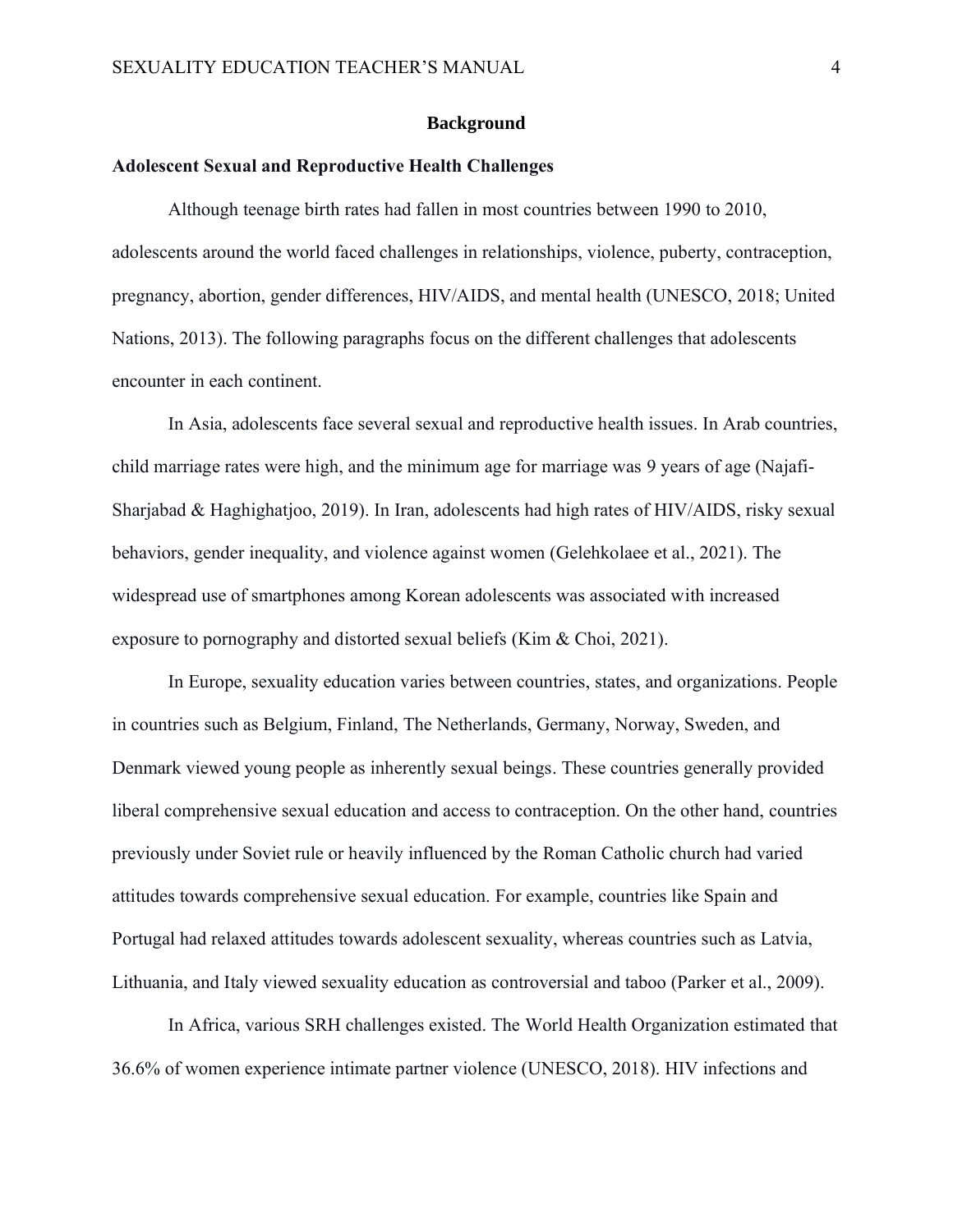child marriage rates were also high (Chandra-Mouli et al., 2021). In addition, although female genital mutilation rates had decreased considerably, the practice persisted (UNICEF, 2021).

In North America, adolescent pregnancy rates had decreased, but sexually transmitted infections such as chlamydia, gonorrhea, and syphilis had increased (Maziarz et al., 2020). Adolescents who experienced socio-economic hardships were also more likely to have higher rates of teenage pregnancy (Penman-Aguilar et al., 2013). Furthermore, the acceptance and subsequent funding for sexuality education programs and sexual health services in the United States had steadily decreased in recent years (Bonjour & van der Vlugt, 2018).

In Latin America and the Caribbean, many adolescents faced forced child marriage, early sexual debut, teenage motherhood, and limited access to contraception (Caffe et al., 2017; The Latin American and Caribbean Committee for the Defense of Women's Rights, 2016; de Castro et al., 2018). According to The Latin American and Caribbean Committee for the Defense of Women's Rights (2016), most child pregnancies occurred because of sexual violence. Despite this connection between pregnancy and sexual violence, political and societal pressures led to forced pregnancies and deliveries among girls in Latin America and the Caribbean. For example, in the Dominican Republic, El Salvador, Honduras, and Nicaragua, termination of pregnancy in any form was not legal. In other countries, termination of pregnancy was allowed if it was a product of rape or put the mother at risk; nevertheless, societal taboos prevented the practice anyway. In consequence, the health and life trajectory of child mothers were poor and longlasting (The Latin American and Caribbean Committee for the Defense of Women's Rights, 2016).

Globally, access to SRH services was challenging (de Castro et al., 2018; Kim & Choi, 2021). Darroch et al. (2016) wrote, "49 of the 93 countries providing information to the World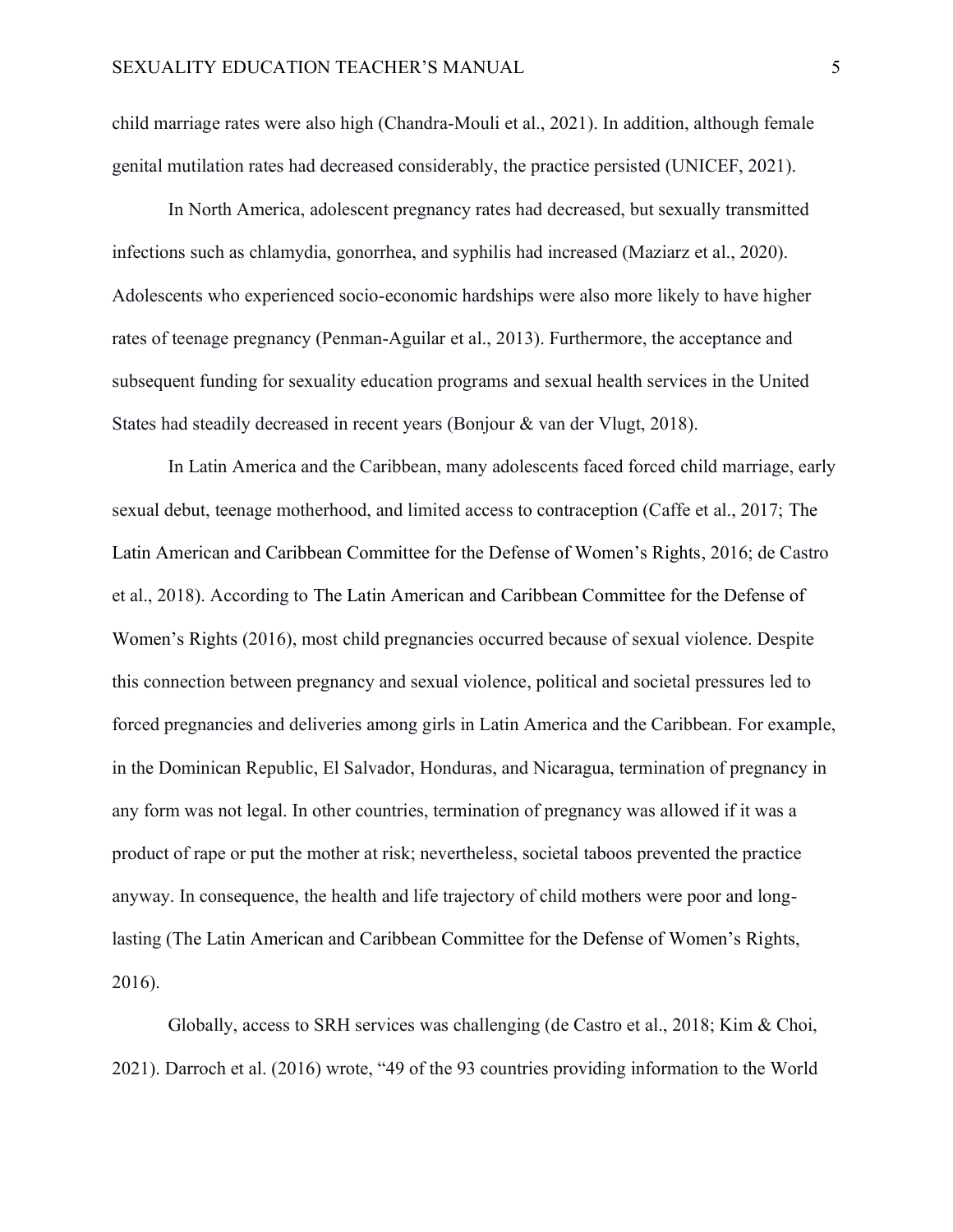Health Organization have laws and regulations that allow minor adolescents to seek contraceptive services without parental or spousal consent" (para. 27). Additionally, adolescent abortions continued to persist despite being a cause of cause maternal death; teenage girls were more likely to induce abortions themselves or obtain the procedure from unlicensed or traditional providers (Darroch et al., 2016).

#### **Comprehensive Sexuality Education**

Sexuality education in the past aimed to address sexual development of the human body and sexuality, and several approaches emerged. Abstinence-only education focused on restraining sexual intercourse until after marriage. Abstinence-plus education or risk-prevention sexual education taught safe sex and contraceptives but encouraged abstaining from sexual intercourse to prevent teenage pregnancy and sexually transmitted infections (STIs) (Bonjour & van der Vlugt, 2018). Comprehensive sexual education (CSE) was an "age-appropriate, culturally relevant approach to teaching about sexuality and relationships by providing scientifically accurate, realistic, non-judgmental information" (UNESCO, 2009, p. 2). Proponents of abstinence-only and abstinence-plus education perceived sexuality negatively, whereas proponents of CSE promoted sexuality positively.

CSE addressed sexuality, inherent rights, values, and gender equality and centered education on the needs of individual students. Rather than focusing primarily on risk aversion, CSE enhanced well-being by presenting a balanced view of sexuality (Francis, 2010). CSE addressed relationships including family, friendships, romantic, and sexual, and discussed violence, discrimination, gender, and power structures (Bonjour & van der Vlugt, 2018; UNESCO, 2018).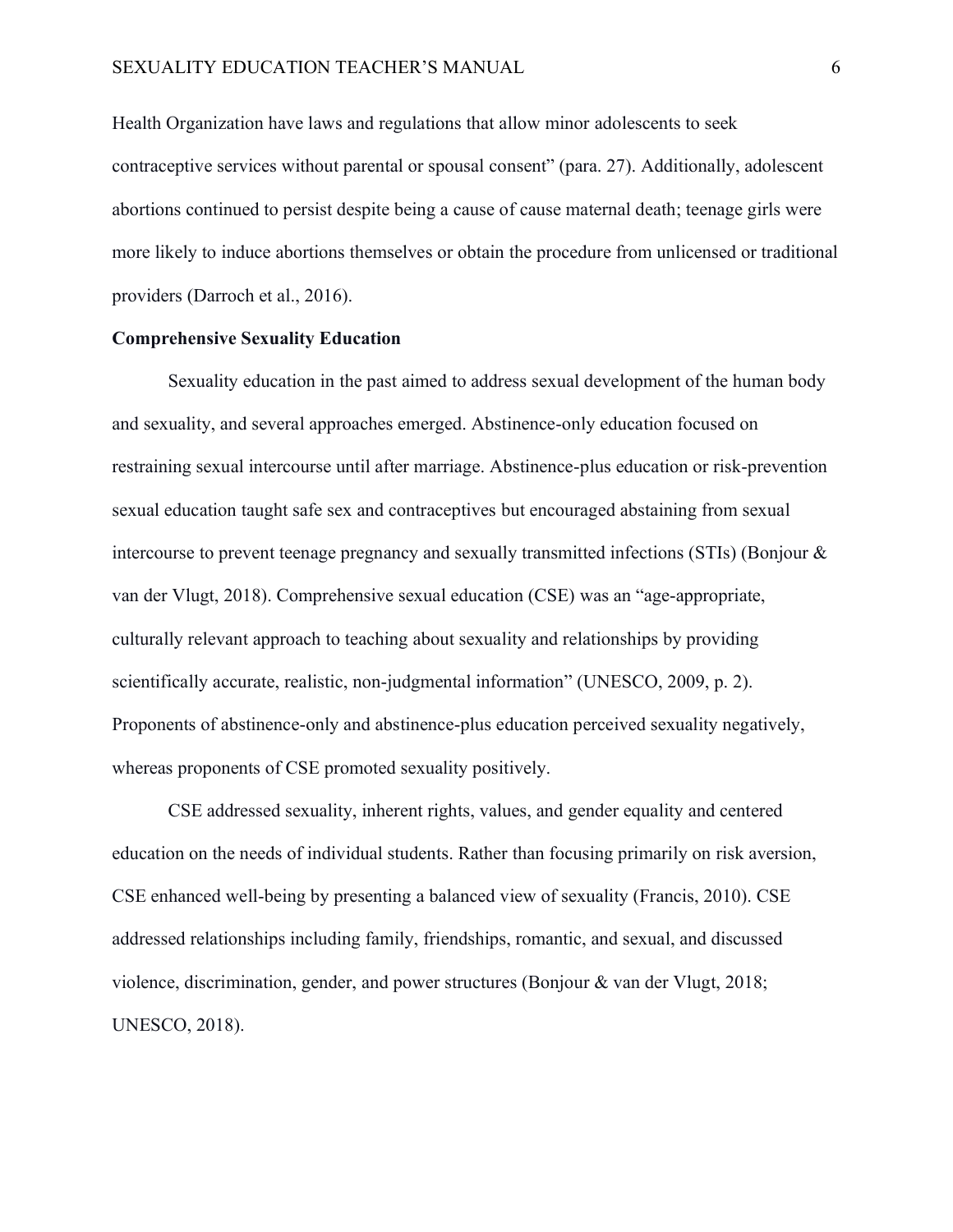CSE was effective. UNESCO (2015) stated that "CSE has a positive impact on sexual and reproductive health (SRH), notably contributing towards reducing sexually transmitted infections (STIs), the Human Immunodeficiency Virus (HIV) and unintended pregnancy" (p. 7). In Paraguay, a student exposed to CSE expressed increased self-esteem and health education and reduced the possibility of teenage pregnancy (Palmer et al., 2021). In Ghana, CSE improved the rates of sexual abstinence among adolescent girls versus no education (Yakubu et al., 2019). When compared to the results of abstinence-only education, CSE correlated to reduced rates of pregnancy and SRH issues among adolescents worldwide (Chin et al., 2012; de Castro et al., 2018). Despite the positive effects, there were challenges to implementing CSE, and abstinenceonly education or no sex education remained prevalent in many areas worldwide (Haberland & Rogow, 2015).

#### **Challenges with Implementing Comprehensive Sexual Education**

Although CSE helped reduce rates of pregnancy and SRH issues among adolescents, three main problems existed: CSE did not have an established definition or set content; teachers were not well trained to teach CSE; and CSE needed to be tailored to students' cultures and needs.

First, the definition and the content of CSE varied among cultures and locations (Parker et al., 2009). Miedema et al. (2020) wrote about the discrepancies between different CSE curricula and expressed that curricula often overlapped with abstinence-plus education. The authors also argued that organizations had different curricula and overall goals. For example, larger organizations such as UNFPA and UNESCO focused mainly on public health and global development while the curricula of local groups leaned towards abstinence-plus education.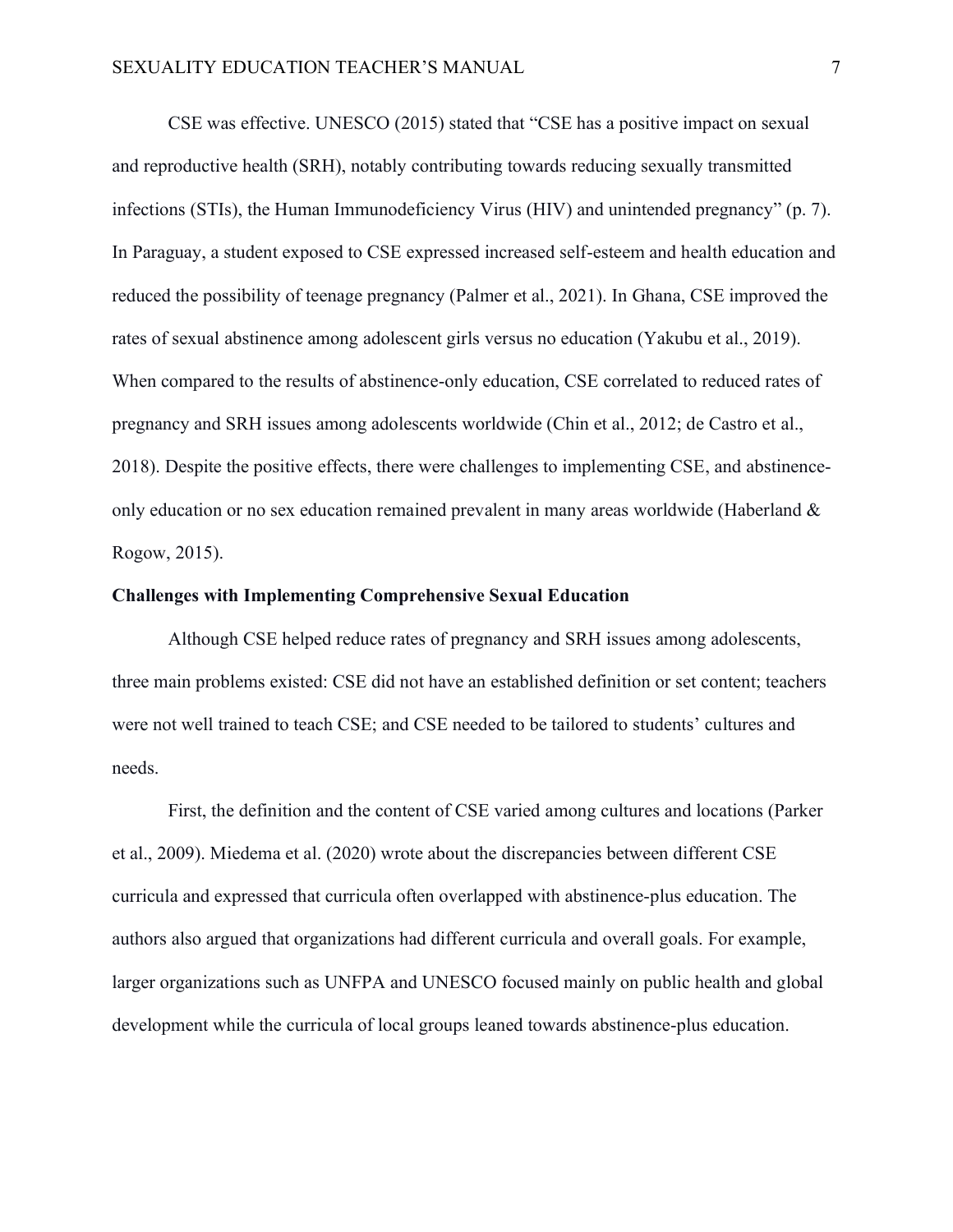Second, teachers lacked the knowledge, skills, and pedagogy to teach CSE (Clark, 2010; Parker, et al., 2009; Gelehkolaee et al., 2021). According to Gelehkolaee et al. (2021), "CSE should be delivered by well-trained teachers who are willing to teach. A combination of knowledge, attitude, and skills-based learning is critical for empowering young people and enabling learners to take action" (para. 47). Clark (2010) wrote that teachers in Asia lacked systematic training in sex education. For example, school nurses in the Philippines who provided health education to high school students tended to focus more on nutrition and prevention of infectious diseases rather than sexual education because of a lack of awareness and knowledge (Choi & Lee, 2021). Around the world, teachers also complained that certain health concepts were difficult to understand (Chavula et al, 2021). UNESCO (2015) recognized the lack of CSE training among teachers and stated, "teachers often feel uncomfortable and avoid discussing sensitive issues like sexual behaviour, sexuality, and how students can access contraception and obtain referrals for SRH services. They also do not consistently use participatory methodologies to engage pupils fully" (p. 8).

Lastly, cultural adaptation was necessary to facilitate learning. In many countries and cultures, sexuality education was generally taboo, and opposition to CSE was growing (Bonjour & van der Vlugt, 2018; Gelehkolaee et al., 2021). Additionally, in areas where sexuality education was taught, UNESCO (2015) expressed that CSE content "must respond appropriately to the specific context and needs of young people in order to be effective. This adaptability is central to culturally relevant programming, and includes understanding the messages that cultures convey around gender, sex and sexuality" (p. 8). Besides cultural adaptability, teachers also wanted CSE manuals to be translated into local languages (Chavula et al., 2021). Najafi-Sharjabad and Haghighatjoo (2019) stated that socio-cultural challenges among South Asian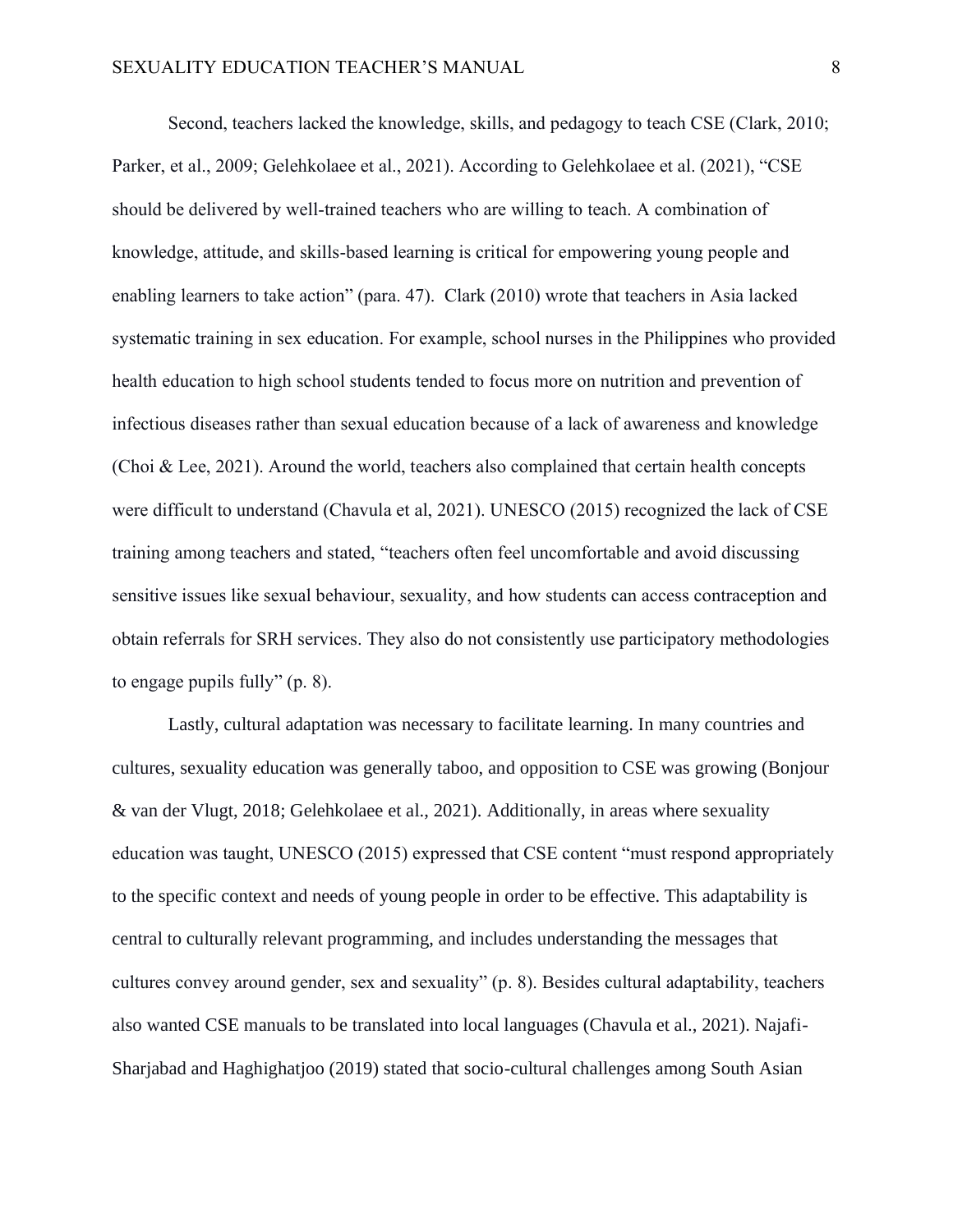youth were barriers to adequate sexual education teaching and concluded that culturallyappropriate interventions would help improve adolescent SRH challenges.

#### **Purpose**

The purpose of this project was to create a culturally adaptable comprehensive sexuality education teacher's manual by (a) standardizing content using UNESCO's 2018 International Technical Guidance on Sexuality Education, (b) providing evidence-based CSE pedagogy in the form of classroom activities, and (c) including adaptable teaching methods to fit different cultural contexts.

#### **Methods**

#### **Design**

UNESCO's 2018 International Technical Guidance on Sexuality Education was used to create the Comprehensive Sexual Education Teacher's Manual lesson contents. There were eight key concepts included in the 2018 Guidance, with subsequent topics and learning objectives. These included (1) Relationships; (2) Values, Rights, Culture and Sexuality; (3) Understanding Gender; (4) Violence and Staying Safe; (5) Skills for Health and Well-being; (6) The Human Body and Development; (7) Sexuality and Sexual Education; and (8) Sexual and Reproductive Health. The learning objectives for key concepts one through five and seven through eight were written for youth ages 12 to 15 years. Key concept six was geared for youth ages 9 to 12 years of age. Each key concept was organized as one lesson in the booklet. Current health information was compiled from UpToDate, The American Pediatrics Association, The American Congress of Obstetricians and Gynecologists, The United Nations, The World Health Organization, International Planned Parenthood Federation, and various university and children's hospitals. Evidence-based CSE pedagogy and student activities were derived from Anderson and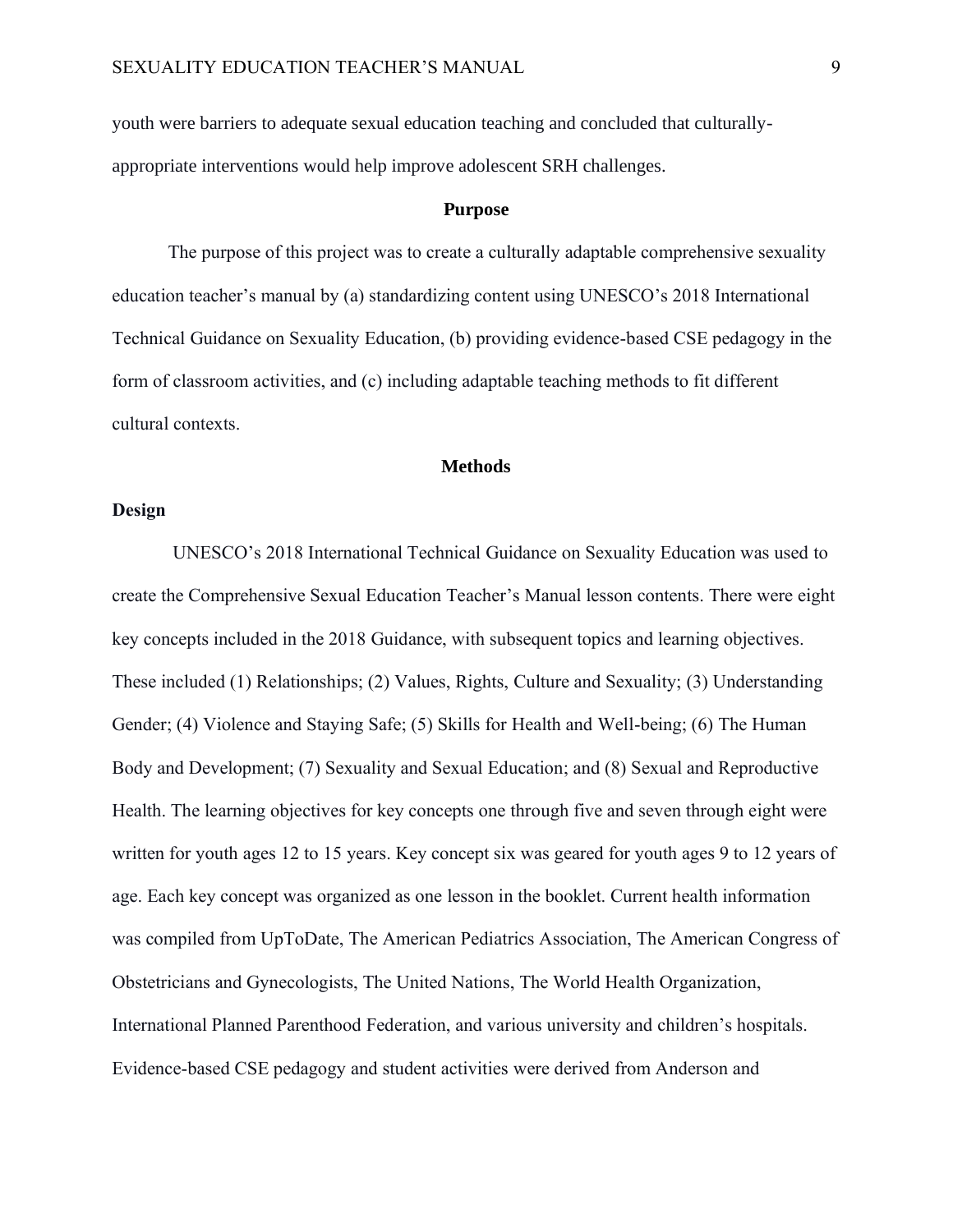Krathwohl's version of Bloom's Taxonomy (Goldman, 2011), and visual aids were inserted. Cultural notes were also added to help educators adjust lessons according to student needs.

#### **Sample and Setting**

Fifteen experienced health teachers that taught sex education to students ages 12 to 17 years were recruited to evaluate this project. These teachers were located in the United States, South Korea, and the Philippines. We obtained our sample with a non-probability method through purposive sampling, and we chose the health teachers because of their extensive and previous experience with CSE curricula. IRB approval was not required as this was deemed exempt as a quality assurance project. We provided the participants with a copy of the completed manual and instructed them to evaluate Lesson 8: Sexual and Reproductive Health. We also asked each participant to complete a questionnaire (See Table 1). Out of the 15 participants, 11 responded, and eight completed the questionnaire.

#### **Procedure and Data Collection**

Each participant was given an electronic copy of the manual and instructed to focus their evaluation on Chapter 8: Sexual and Reproductive Health. Chapter 8 consists of three sections: Pregnancy and Pregnancy Prevention; HIV and AIDS Stigma, Treatment, Care and Support; and Understanding, Recognizing and Reducing the Risk of STIs, including HIV. Section one Pregnancy and Pregnancy Prevention discussed different types of contraception, access to contraception, and birth spacing. Section two HIV and AIDS Stigma, Treatment, Care and Support addressed equal rights for people with HIV. Lastly, section three Understanding, Recognizing and Reducing the Risk of STIs, including HIV focused on common STIs, prevention and treatment of STIs, and access to SRH services.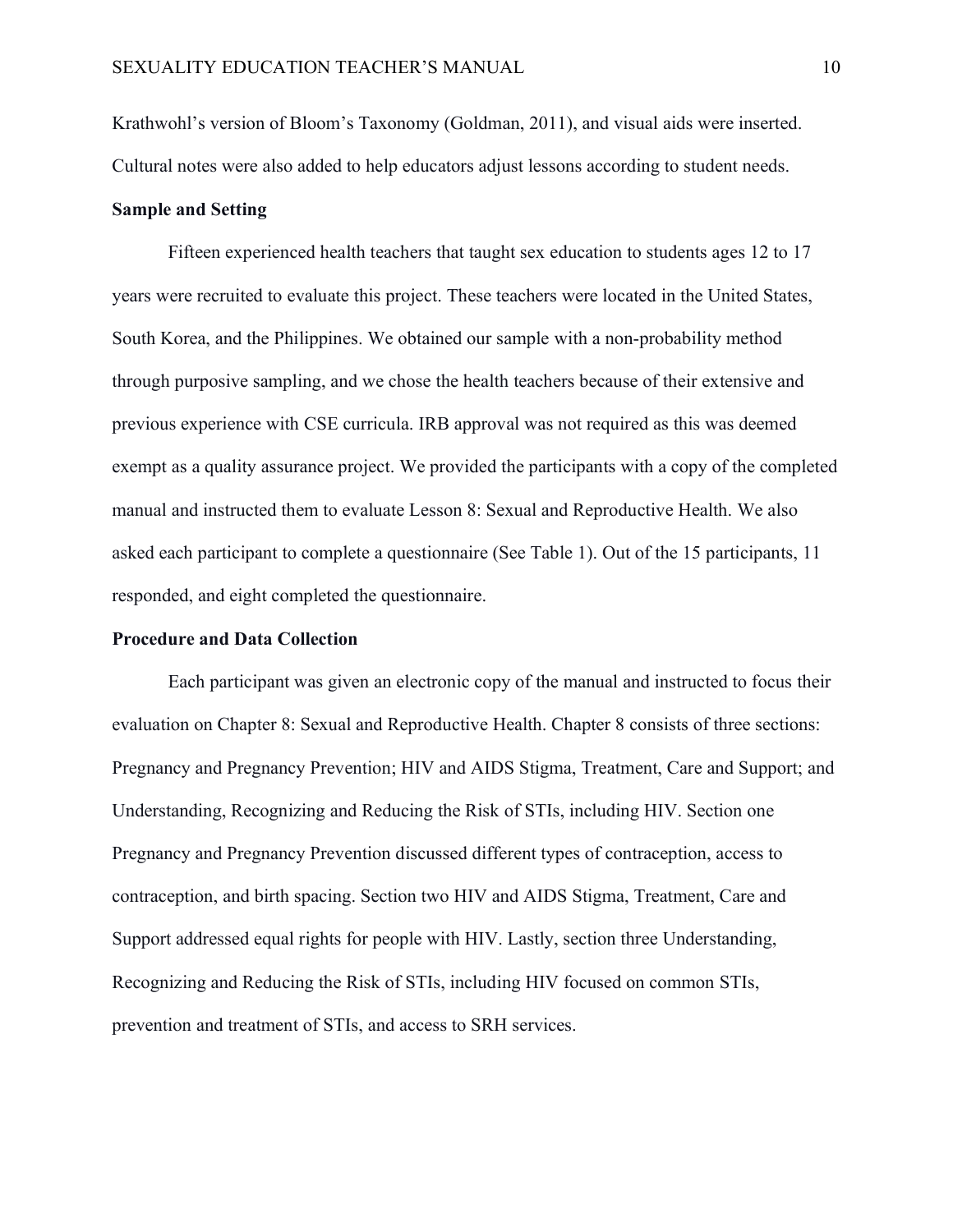Participants were also given an online questionnaire through Qualtrics and instructed to submit their responses within a 2-week deadline. The questionnaire included eight demographic questions (See Table 2). As only four responses were obtained by the deadline, a reminder email was sent encouraging participation, and a new deadline granting an additional 2 weeks was instituted. In all, eight of the 15 recruited teachers returned questionnaires; each participant who completed the questionnaire was given a \$10 Amazon gift card or G-cash of equal value.

#### **Findings**

#### **Questionnaire Responses**

Responses focused on standardized content, pedagogy, and adaptation to different cultural contexts.

#### *Standardized Content*

All the participants responded positively to the standardized content and objective approach to SRH in Chapter 8. The following quotes were derived from five participants and adjusted for spelling and grammar. "Chapter 8 would really help keep accurate facts straight and keep organized notes." "I think the information was factual and written in student-friendly language." "Technical terms are used, as well as background knowledge provided." "Great content and specific."

Three participants wrote about the manual's ease of use and described it as a guide. "This will help teachers that are needing guidance to properly discuss these concepts with students." "It will act as a guide on how to better teach sex ed to the new generation." "It will help me a lot as an educator. It is really hard to explain or teach sexual education, especially in the lower grades."

Suggestions for improving the standardized content included a further explanation of contraception efficacy rates and the inclusion of a new STI. "For contraceptives, I'm wondering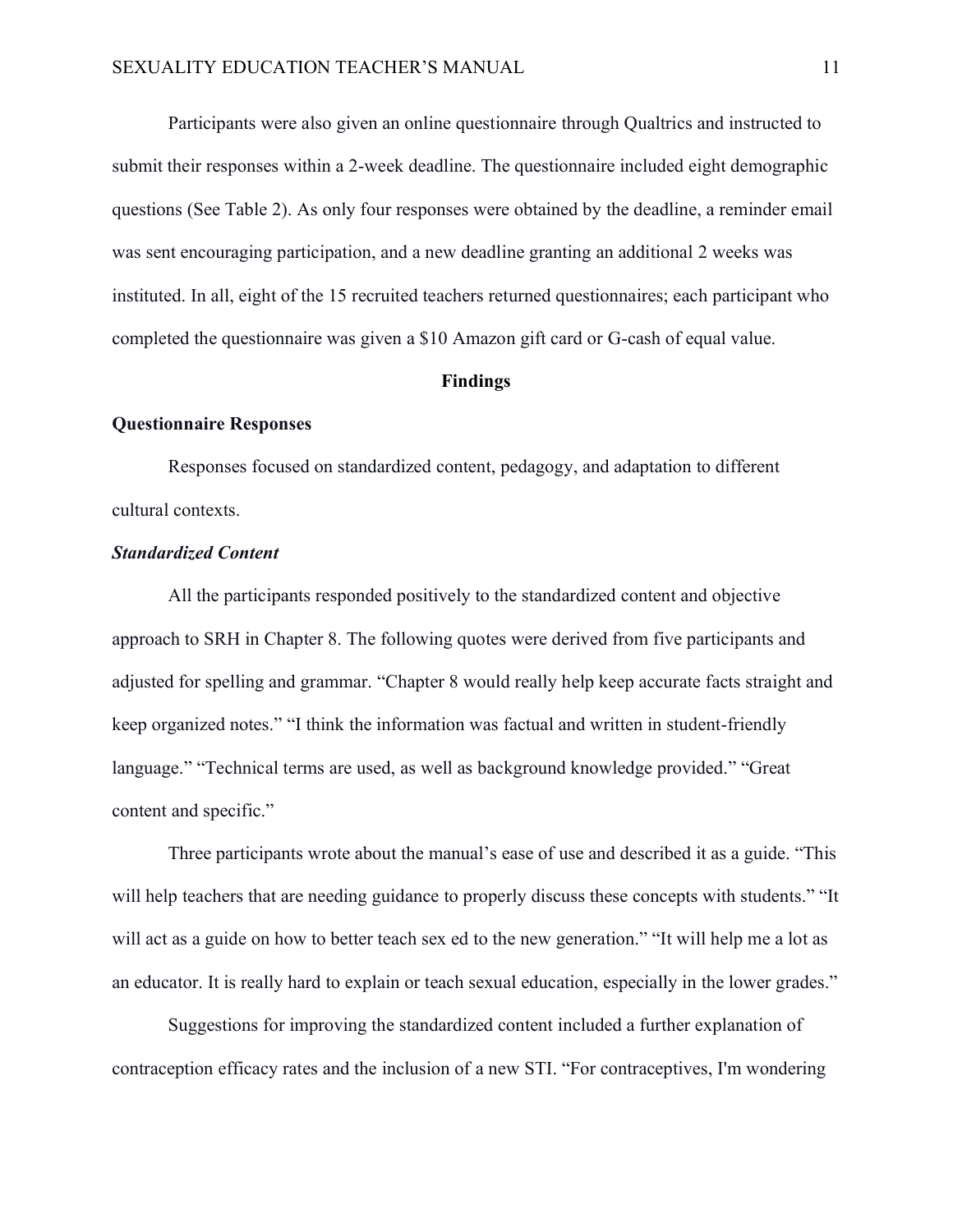if you want to mention anything about why the condom is only 85% effective. It could be more effective, but it's not used properly or people use expired ones, etc. With emergency contraception, the longer the wait after sex, the less effective the pill is. . . Mycoplasma Genitalium is a new STI."

When asked whether any information or section needed to be removed from Chapter 8, all participants stated that they did not want anything removed. The following quotes were from three different responses. "I thought everything in Chapter 8 should be included." "None so far." "Nothing. I think it's very useful."

#### *Pedagogy*

The participants were asked how the manual would help teach concepts to students. One participant stated that the easy implementation of the included activities was helpful. "The activities were good activities that could be used in my classes right away." Another participant remarked the inclusion of data was positive. "I love all the data that is provided. I enjoy speaking statistics when teaching this topic."

However, two participants wanted to include more teaching tools such as different activities, posters, printable charts, videos, links to information, or artwork. One participant suggested, "Throughout the entire booklet, maybe example scenarios to make it more relevant to the adolescent or ways to help connect more to the topics and remember such as acronyms. FRIES is a great one to use for consent." Another participant recommended, "Maybe just more creativity around activities in the classroom." One participant also wanted more clarification on the delivery of the teaching material. "Maybe a description on how it [the content] should be delivered ([PowerPoint], printed notes, links to websites, etc.)."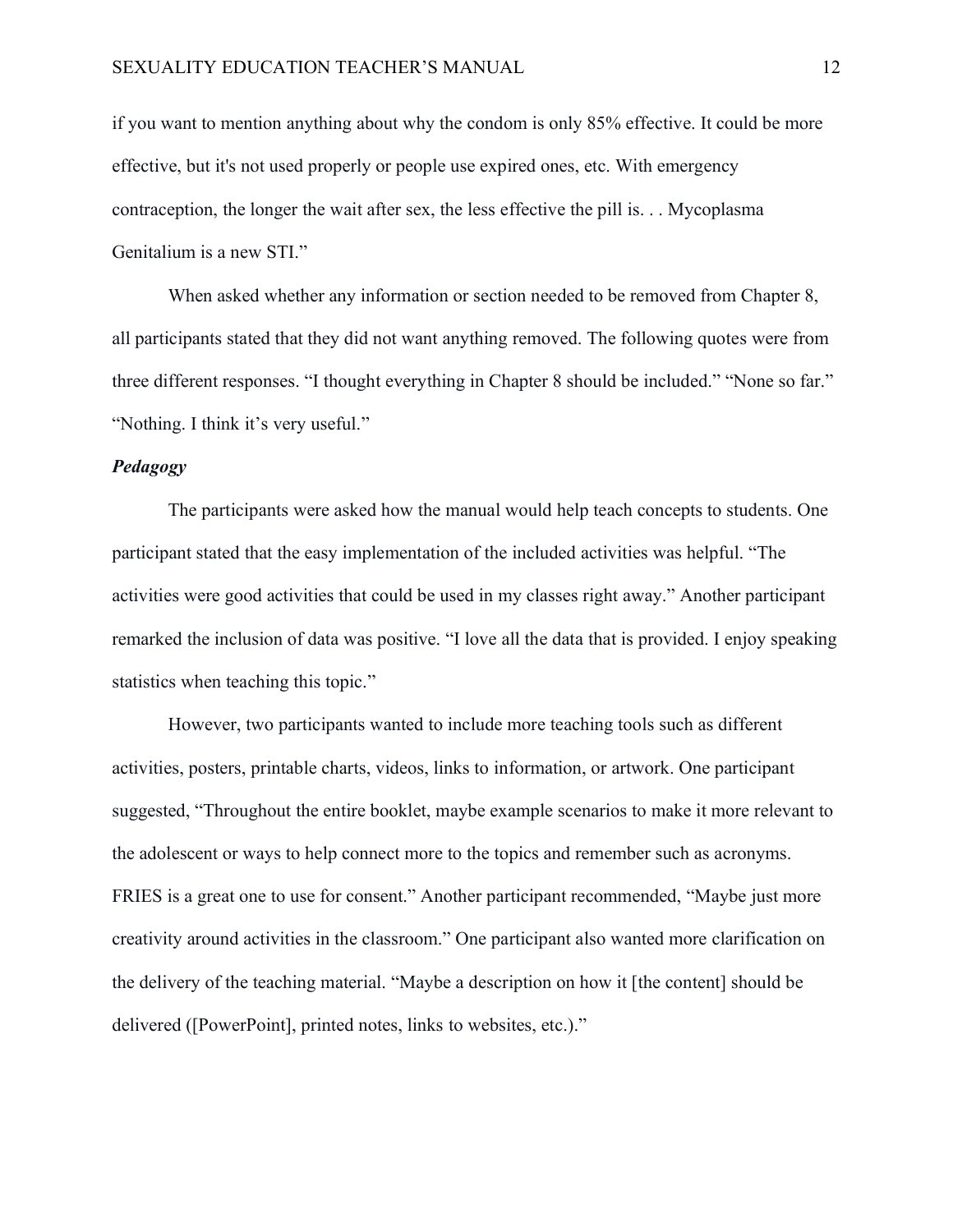### *Adaptation to Different Cultural Contexts*

The participants were asked how the manual could be more culturally sensitive to the youth in their communities. One participant remarked, "I think this booklet is suitable for the community that I teach in." Another stated, "This booklet is fine." A third one said the manual "will help them [the youth] understand that learning sex education is important."

However, four participants suggested the inclusion of several cultural contexts. One participant wanted to address the needs of students from a socioeconomic lens. "More analysis of cultural differences from a socio-economic viewpoint rather than geological viewpoint." Another participant wanted more inclusion of LGBTQIA+ issues. "I think you need to add more on LGBTQIA+." Another participant suggested age-appropriate approaches to the lessons. "Sharing appropriate information for each age group. Information can be more in-depth for more mature age groups vs. middle school students that may need more facts to understand the concepts and terms." A fourth participant suggested tailoring lessons according to how students viewed their surroundings. "Maybe start the lessons with having the students share their views on various influences and pressures that they receive from their families, communities, cultures, or governments about these topics."

#### *Overall Thoughts and Usefulness*

In terms of comfort, the manual helped the participants teach CSE. Before looking through the manual, the participants rated their comfort with teaching CSE on a 10-point scale. The scores ranged from 5 to 10, with a mean of 7.91 (See Table 3). After looking through the manual, the participants again rated their comfort in teaching CSE on a 10-point scale. The scores ranged from 7 to 10, with a mean of 8.63 (See Table 3).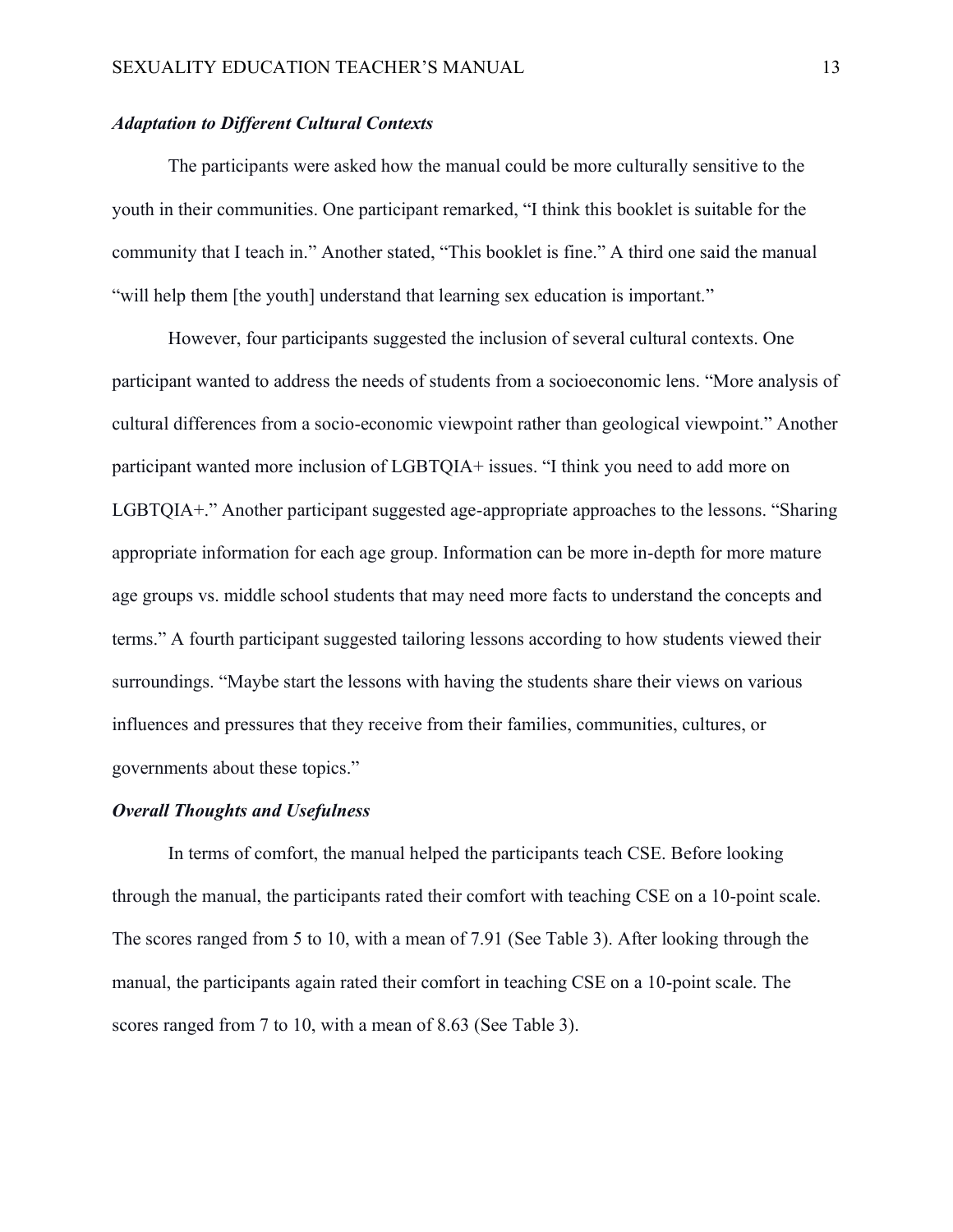The participants also rated the usefulness of the manual on a 10-point scale. When the participants were questioned on the usefulness of the manual with no changes, the scores ranged from 6 to 10 (See Table 3). However, when the participants were asked to rate the usefulness of the manual if their suggestions were implemented, the scores ranged from 8 to 10 (See Table 3). None of the participants suggested the removal of any information from the manual.

#### **Discussion**

The findings of this project reiterated the necessity for standardized CSE. The repetition of the word "guide" throughout the participants' responses evoked the need for organization and training for sexuality education teachers. Using the manual, comprehensive sexuality education could be organized. We encourage all teachers to stick to the lessons as outlined, as the materials were evidence-based and adapted from the 2018 Guideline. Following the manual's logical sequence would allow students to strengthen and explore values regarding sexuality before addressing the concepts of consent, interpersonal violence, and pregnancy prevention (UNESCO, 2018). In addition, any modifications, reduction, or skipping of lessons reduced a program's effectiveness (Michielsen et al., 2010; UNESCO, 2018). UNESCO (2018) stated, "when effective curricula are delivered as intended, (programs) are much more likely to have the desired positive impact on young people's health outcomes than programmes that do not remain faithful to the original design, content or delivery approaches" (p. 29). However, UNESCO (2018) also encouraged small adjustments to the lessons, such as the inclusion of different images or cultural references, to teach students effectively. Addressing different populations' cultural contexts and educational needs with adjustment to cultural references would not change the curriculum's effectiveness (UNESCO, 2018).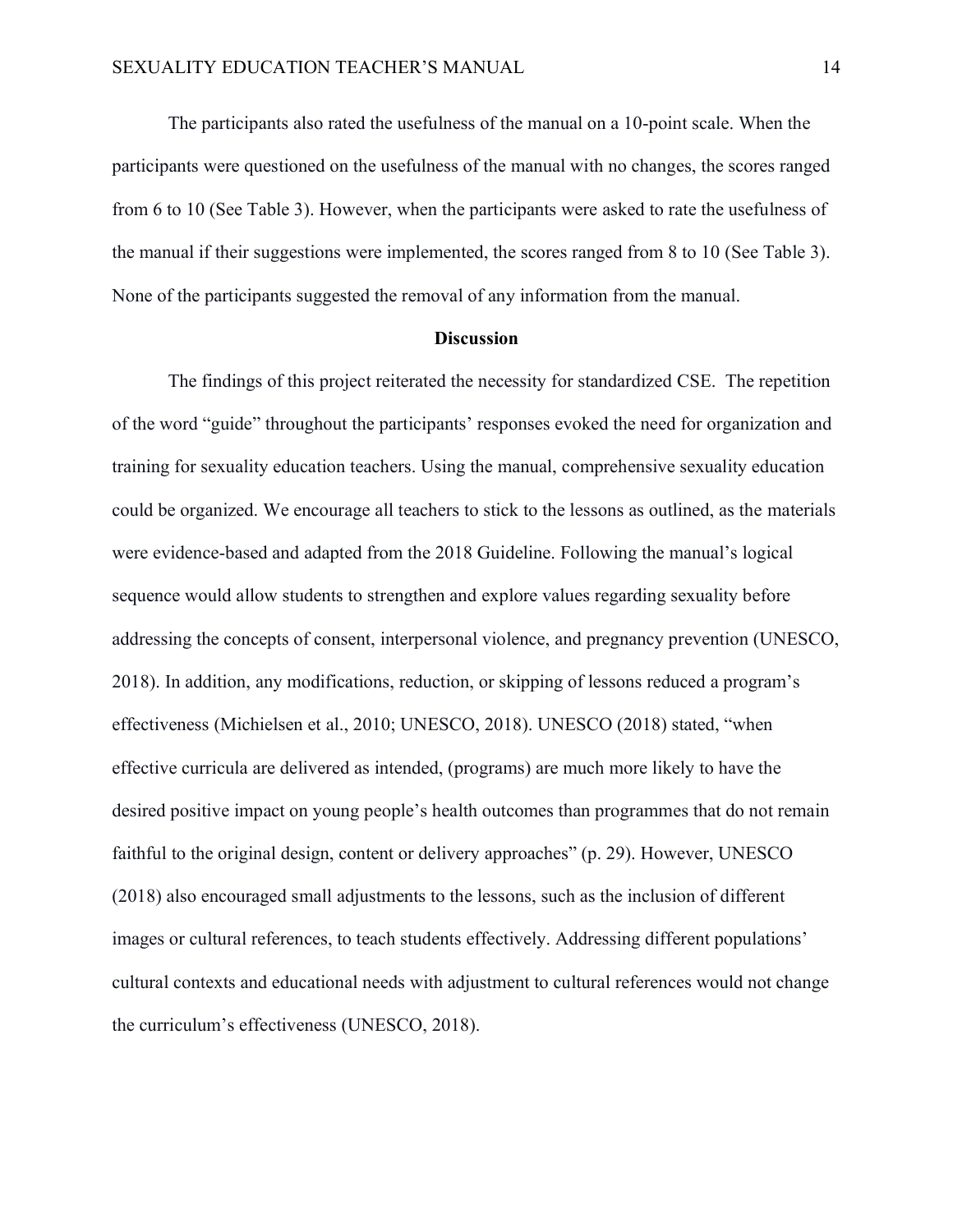We specifically opted not to include many teaching aids in our pedagogy, and we focused solely on activities that teachers and students could do without many supplies. Michielsen et al. (2010) reported that the unavailability of resources hampered the use of sexuality education activities. Some activities typically found in different CSE manuals were also western-focused and would not apply to different locations and cultures. For example, a lesson about social norms asked students to pretend what it would be like if a person faced the back of an elevator rather than the front (Gavac et al., 2017). This particular hook would pique the attention of students living in an urban community but would not apply to students who were unaware of elevators and the social cues related to their use. The included activities in the manual, such as instructing the students to converse with one another, were based on evidence, promoted critical thinking, and relied on materials that were readily available (Goldman, 2010; UNESCO, 2018).

Some of the participant's pedagogical recommendations like the inclusion of mnemonics, PowerPoints, or internet sites would be helpful in a technologically-integrative approach with teaching CSE (Decker et al., 2022; Goldman, 2010; van Lieshout et al., 2017). Positive findings included interactivity, engagement, and accessibility (Decker et al., 2022; UNESCO, 2020; van Lieshout et al., 2017). In contrast, the use of technology would also come with challenges. Decker et al. (2022) noted issues with battery life, internet connectivity, data storage, and student distraction with technology-based activities. van Lieshout et al. (2017) also expressed constraints with computer availability and school access to sex-related websites. In addition, technology would not be appropriate or usable in areas with limited access as a digital gap existed between developed and developing countries (UNESCO, 2020).

Lastly, we encourage community and parental involvement to complement school-based CSE. Since the lack of access to SRH services was often cited as a significant barrier to effective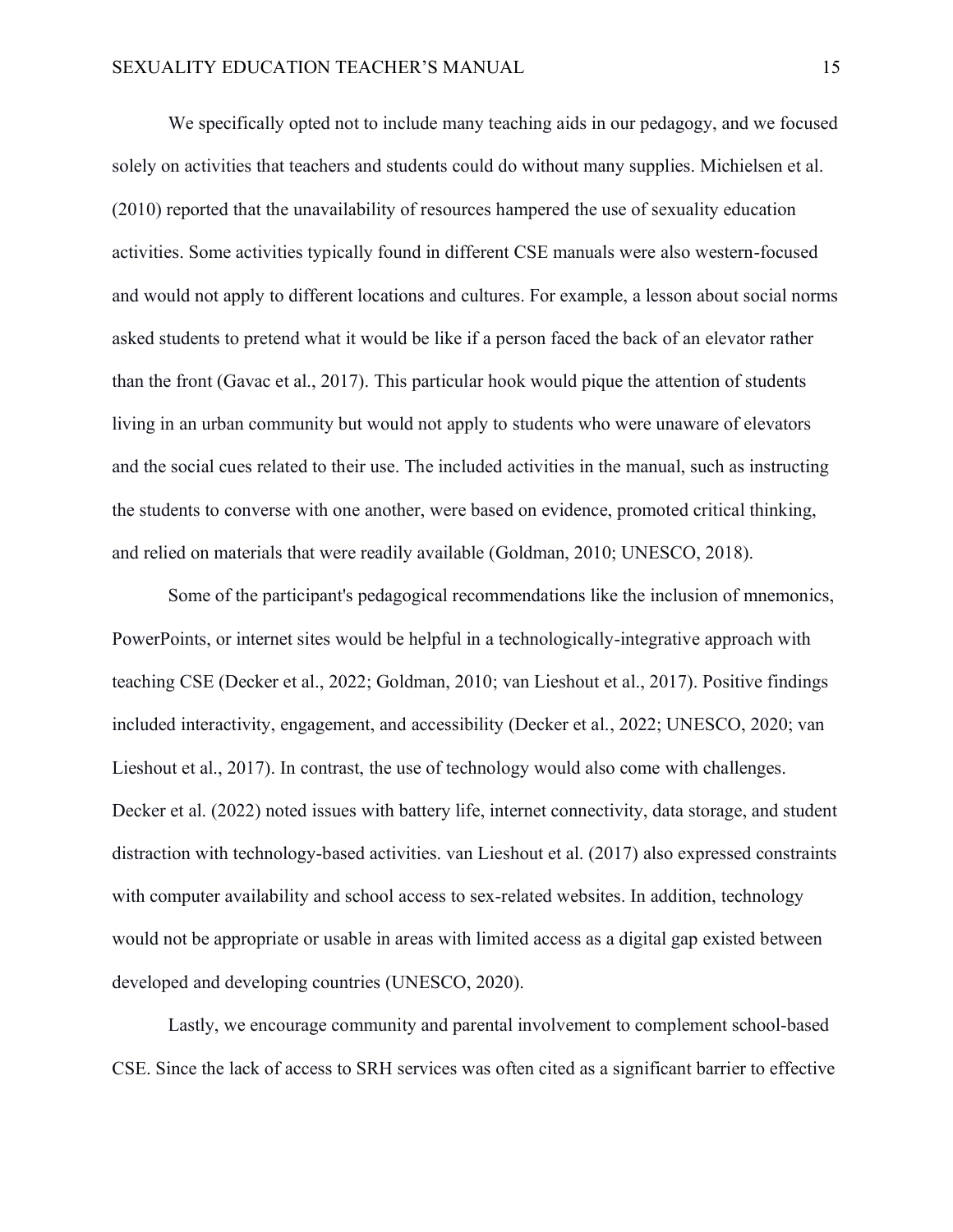CSE, we urge future users of the manual to seek local SRH services and integrate them with the lessons (de Castro et al., 2018; Najafi-Sharjabad & Haghighatjoo, 2019; Thongmixay et al., 2019; UNESCO, 2018). UNESCO (2018) concluded, "Sexuality education is most impactful when school based programmes . . . link school-based sexuality education with non-schoolbased, youth-friendly health services" (p. 30).

#### **Objective Achievement**

Overall, this project achieved its goals albeit with caveats. We sought to standardize CSE content by utilizing the key concept outlines provided in the 2018 Guidance, and the participants regarded the manual's content positively. We also provided pedagogy by including evidencebased activities following the education theory of Anderson and Krathwohl's revised Bloom's Taxonomy. However, participant responses were mixed on the activities provided in the manual and asked for the inclusion of more teaching aids. Lastly, we wrote cultural notes to address different population needs, but additions including marginalized groups such as the LGBTQIA+ adolescents and students with low socioeconomic status would be appropriate.

#### **Recommendations**

#### **Implications**

We anticipate this manual to help educators or organizations teach CSE effectively. The lessons were evidence-based, and the pedagogy was centered on a solid educational theory. The inclusion of cultural notes in the manual was written to account for population needs and different cultural contexts. The manual's ease of use would allow educators to briefly prepare lesson content and apply activities. We encourage educators to seek local SRH services and study concepts as part of additional preparation work. However, the manual's quick and easy implementation would make it attractive to new or experienced teachers.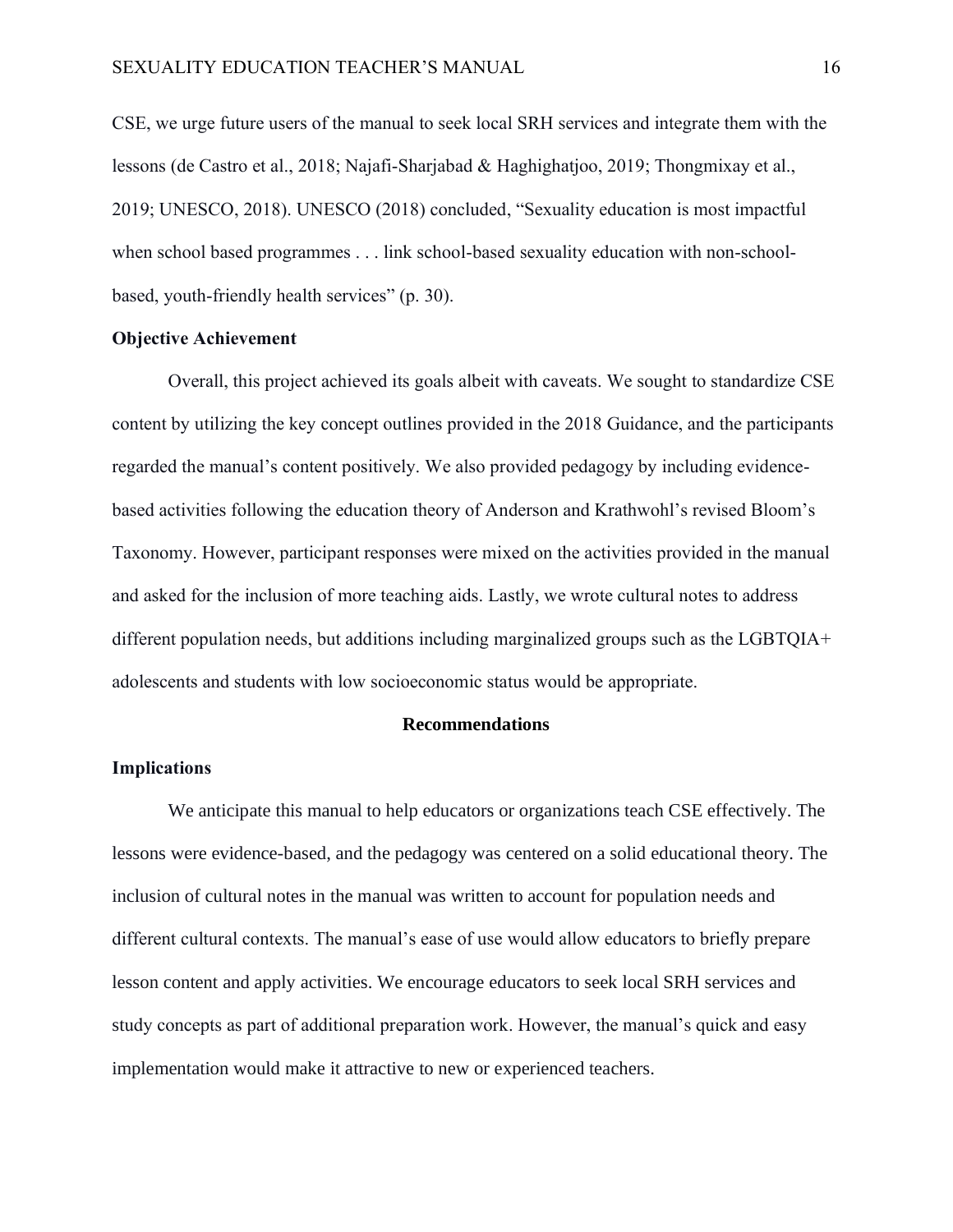#### **Limitations**

This project was subject to several limitations. The sampling method and the small sample size were vulnerable to bias, and participants' opinions may not be generalizable to educators around the world. Furthermore, the participant demographics and their students were not representative of all cultures. The ethnicities of the respondents were white or Asian, and no participants taught in an area considered lower socioeconomically. Additionally, the manual and the survey were written in English, which may have elicited a language barrier from participants whose native language was different.

#### **Future Steps**

Overall, there is a need to expand on the creation and use of the manual. Because this manual was adapted from the outline geared for youth ages 12-15 years old in the 2018 Guidance, the creation of other manuals focused on different age groups would be significant. We also encourage future evaluation and implementation of the complete manual to student populations globally to check for understanding, efficacy, adaptability, and success. Furthermore, conducting longitudinal studies on the use of the manual and the rate of adolescent SRH challenges changes such as teenage pregnancy or transmission of STIs will be appropriate.

#### **Conclusion**

Adolescents worldwide face struggles related to sexual and reproductive health. In response to the global need for CSE, UNESCO released the International Technical Guidance on Sexuality Education. However, no published curriculum based on the guidance exists. We sought to address these issues by creating a CSE teacher's manual by using the 2018 Guidance for lesson contents, inserting pedagogy, and involving culturally-adaptable teaching methods. Eight experienced sex education teachers in the United States, South Korea, and the Philippines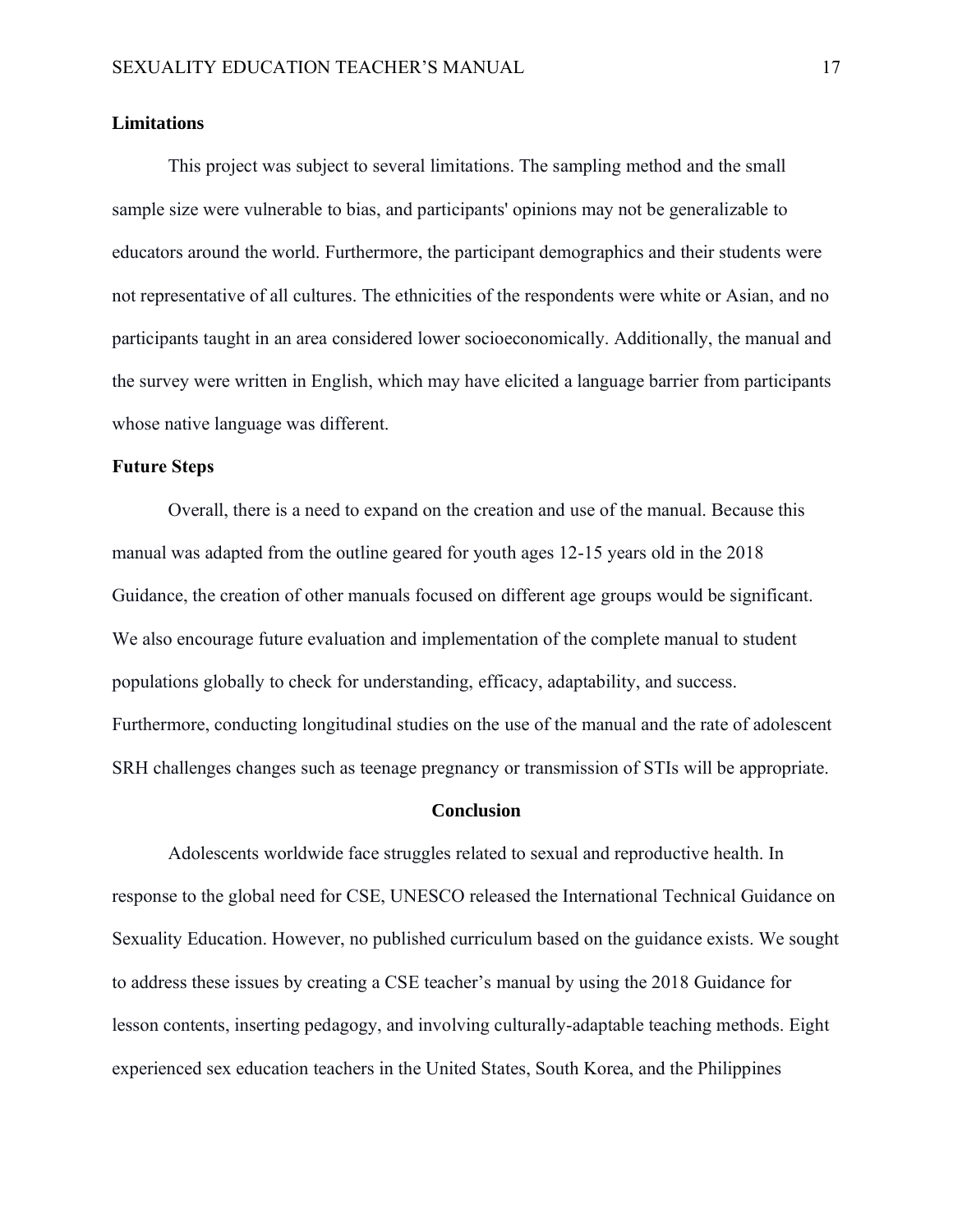provided feedback on the manual. Most participants liked the lesson contents and the inclusion of cultural notes, whereas the pedagogy received mixed responses. The project was limited by the small sample size and the need for more cultural diversity. Overall, the manual solved various issues that educators faced when teaching comprehensive sexuality education, and if implemented, adolescents worldwide would benefit from its lessons.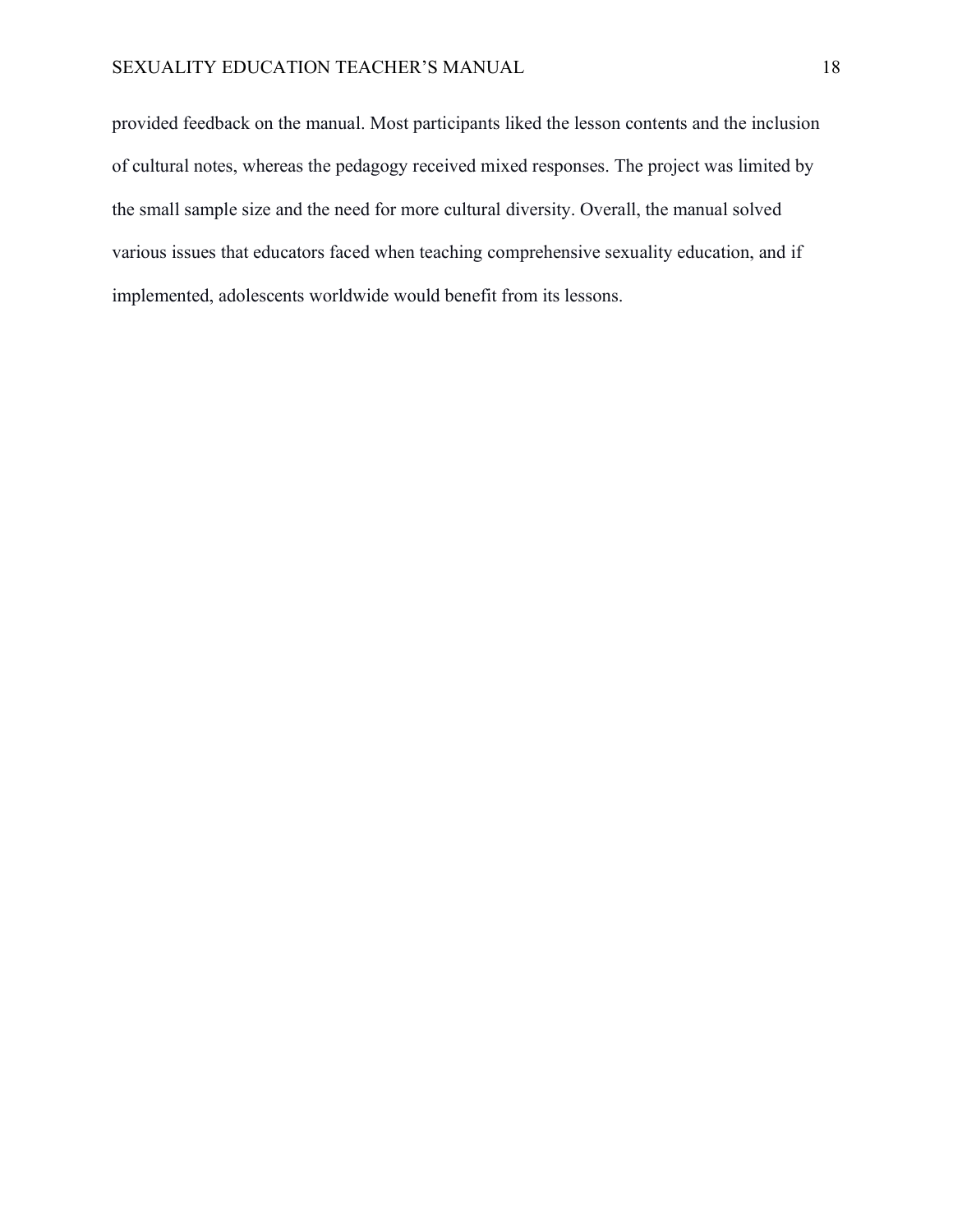#### References

- Bonjour, M. & van der Vlugt, I. (2018). *Comprehensive sexuality education.* Rutgers. <https://rutgers.international/resources/knowledgefile-cse/>
- Caffe, S., Plesons, M., Camacho, A. V., Brumana, L., Abdool, S. N., Huaynoca, S., Mayall, K., Menard-Freeman, L., De Francisco Serpa, L. A., Gomez Ponce De Leon, R., & Chandra-Mouli, V. (2017). Looking back and moving forward: Can we accelerate progress on adolescent pregnancy in the Americas? *Reproductive Health*, *14*(1), 1-8. <https://doi.org/10.1186/s12978-017-0345-y>
- Chandra-Mouli, V., Neal S., & Moller, A. (2021). Adolescent sexual and reproductive health for all in sub-Saharan Africa: A spotlight on inequalities. *Reproductive Health, 18,* Article 118. https://doi.org/10.1186/s12978-021-01145-4
- Chavula, M. P., Svanemyr, J., Zulu, J. M., & Sandøy, I. F. (2021). Experiences of teachers and community health workers implementing sexuality and life skills education in youth clubs in Zambia. *Global Public Health*, 1-15. https://doi.org/10.1080/17441692.2021.1893371
- Chin, H. B., Sipe, T. A., Elder, R., Mercer, S. L., Chattopadhyay, S. K., Jacob, V., Wethington, H. R., Kirby, D., Elliston, D. B., Griffith, M., Chuke, S. O., Briss, S. C., Ericksen, I., Galbraith, J. S., Herbst, J. H., Johnson, R. L., Kraft, J. M., Noar, S. M., Romero, L. M., & Santelli, J. (2012). The effectiveness of group-based comprehensive risk-reduction and abstinence education interventions to prevent or reduce the risk of adolescent pregnancy, human immunodeficiency virus, and sexually transmitted infections. *American Journal of Preventive Medicine*, *42*(3), 272-294.<https://doi.org/10.1016/j.amepre.2011.11.006>
- Choi, Y., & Lee, T. (2021). A structural equation modeling of reproductive health promoting behaviors among female adolescents in the Philippines. *Japan Journal of Nursing Science.*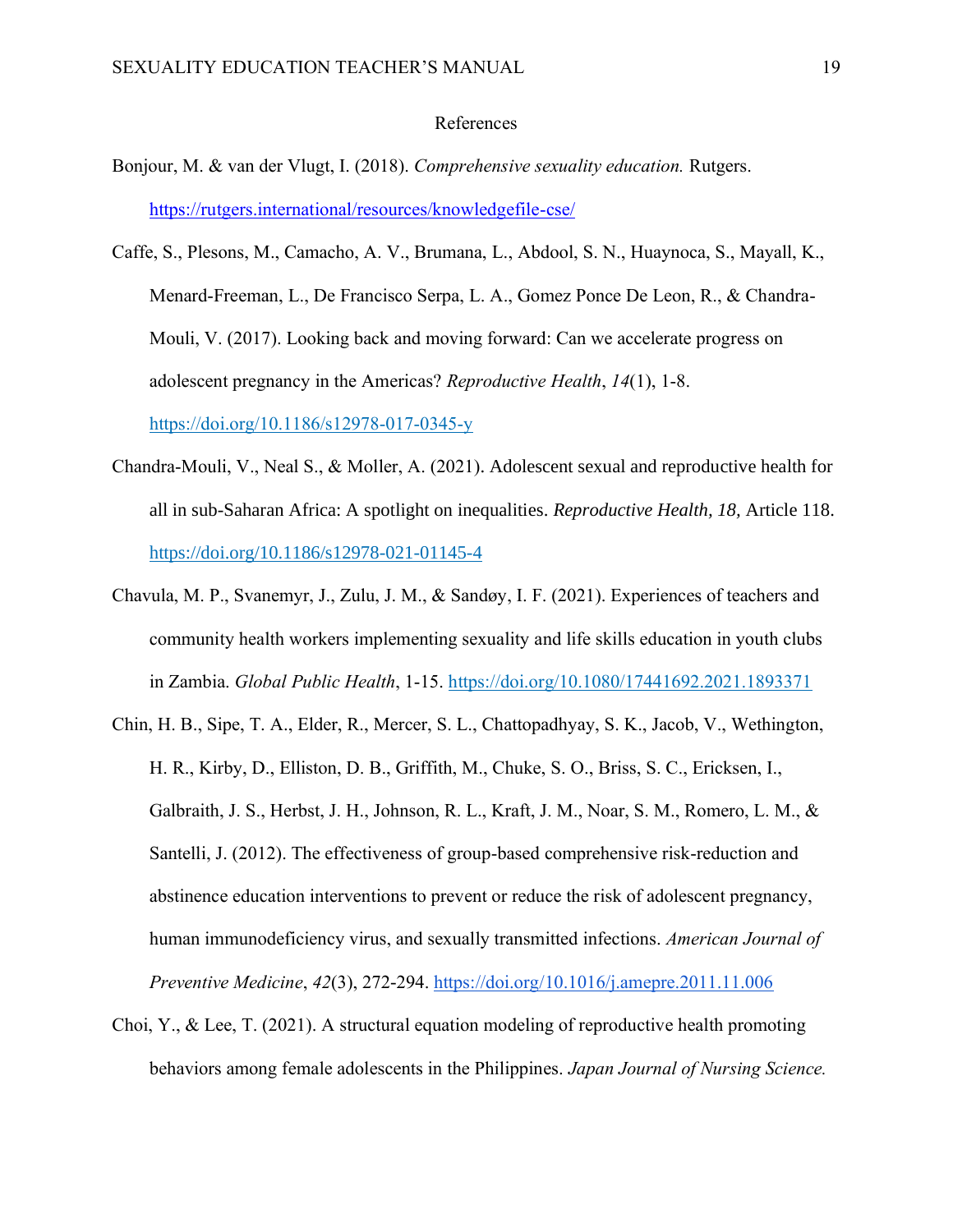Article e12463. https://doi.org/10.1111/jjns.12463

Clark, D. (2010). *Sexuality education in Asia: Are we delivering? An assessment from a rightsbased perspective.* Plan International, Inc.

[https://healtheducationresources.unesco.org/library/documents/sexuality-education-asia-are](https://healtheducationresources.unesco.org/library/documents/sexuality-education-asia-are-we-delivering-assessment-rights-based-perspective)[we-delivering-assessment-rights-based-perspective](https://healtheducationresources.unesco.org/library/documents/sexuality-education-asia-are-we-delivering-assessment-rights-based-perspective)

- Darroch, J. E., Woog, V., Bankole, A., & Ashford, L. S. (2016). *Adding it up: Costs and benefits of meeting the contraceptive needs of adolescents.* Guttmacher Institute. <https://www.guttmacher.org/report/adding-it-meeting-contraceptive-needs-of-adolescents#5>
- de Castro, F., Rojas-Martínez, R., Villalobos-Hernández, A., Allen-Leigh, B., Breverman-Bronstein, A., Billings, D. L., & Uribe-Zúñiga, P. (2018). Sexual and reproductive health outcomes are positively associated with comprehensive sexual education exposure in Mexican high-school students. *PLoS ONE*, *13*(3), 1-16.

<https://doi.org/10.1371/journal.pone.0193780>

- Decker, M. J., Harrison, S., Price, M., Gutmann-Gonzalez, A., Yarger, J., & Tenney, R. (2022). Educators' perspectives on integrating technology into sexual health education: Implementation study. *JMIR Human Factors*, *9*(1), e31381.<https://doi.org/10.2196/31381>
- Francis, D. A. (2010). Sexuality education in South Africa: Three essential questions. *International Journal of Educational Development, 30*(3), 314-319. <https://doi.org/10.1016/j.ijedudev.2009.12.003>
- Gavac, S., Murrar, S., & Brauer, M. (2017). [Group perception and social norms](http://psych.wisc.edu/Brauer/BrauerLab/wp-content/uploads/2014/04/chapter-17.pdf). In R. W. Summers (Ed.), *Social psychology: How other people influence our thoughts and actions*  (pp. 333-359). Greenwood.

Gelehkolaee, K. S., Maasoumi, R., Azin, S. A., Nedjat, S., Parto, M., & Zamani Hajiabadi, I.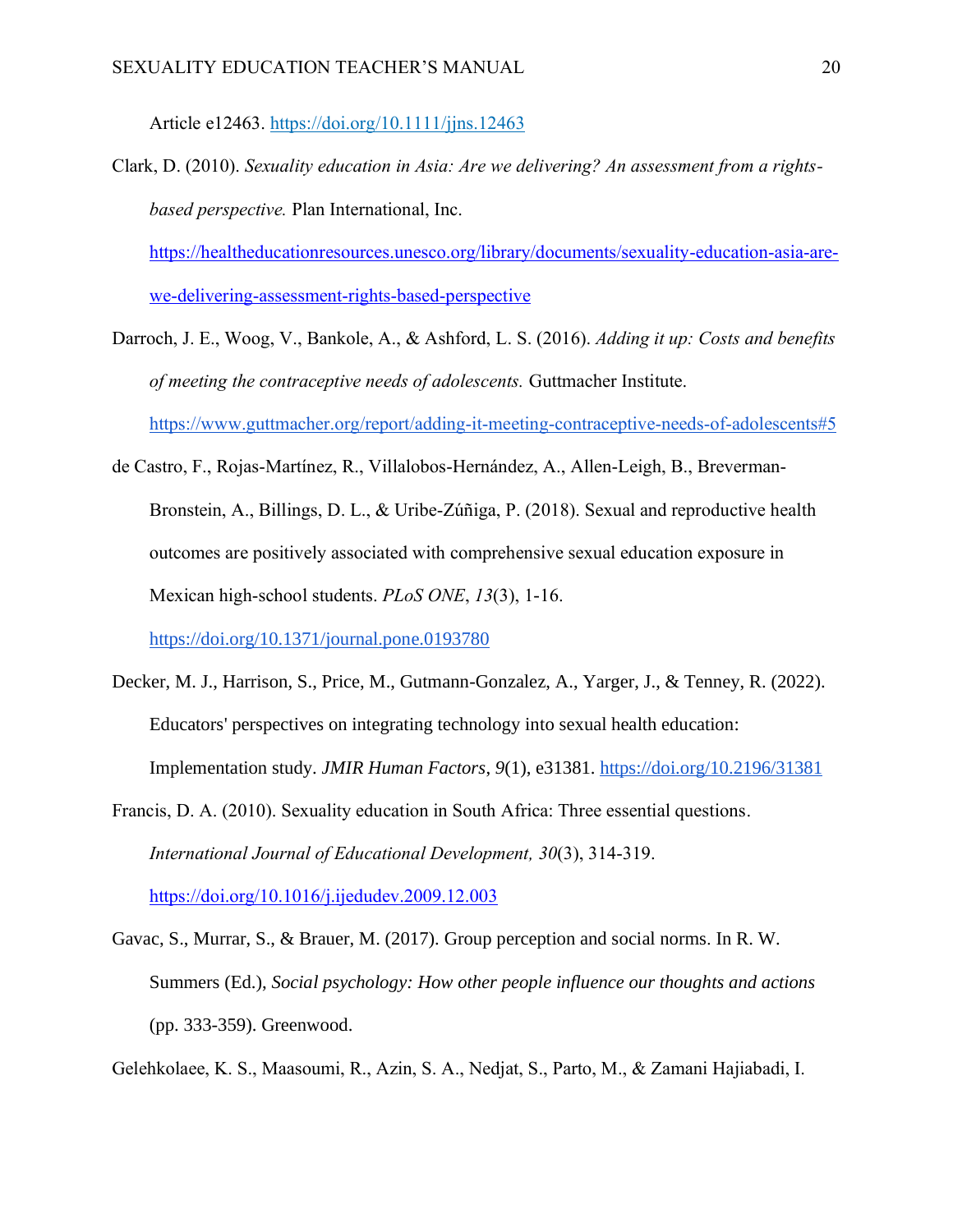(2021). Stakeholders' perspectives of comprehensive sexuality education in Iranian male adolescents. *Reproductive Health*, *18*(1), 1-13.<https://doi.org/10.1186/s12978-021-01084-0>

- Goldman, J. D. (2011). An exploration in health education of an integrated theoretical basis for sexuality education pedagogies for young people. *Health Education Research*, *26*(3), 526- 541.<https://doi.org/10.1093/her/cyq084>
- Haberland, N., & Rogow, D. (2015). Sexuality education: Emerging trends in evidence and practice. *Journal of Adolescent Health*, *56*(1), S15-S21. <https://doi.org/10.1016/j.jadohealth.2014.08.013>
- Herat, J., Plesons, M., Castle, C., Babb, J., & Chandra-Mouli, V. (2018). The revised international technical guidance on sexuality education - A powerful tool at an important crossroads for sexuality education. *Reproductive Health, 15,* Article 185.1. <https://doi.org/10.1186/s12978-018-0629-x>
- Kim, S. H., & Choi, Y. (2021). Contraceptive use among Korean high school adolescents: A decision tree model. *The Journal of School Nursing.*

[https://doi.org/10.1177/1059840520987534](https://doi.org/10.1177%2F1059840520987534)

- Leininger, M. (2002). Culture care theory: A major contribution to advance transcultural nursing knowledge and practices. *Journal of Transcultural Nursing*, *13*(3), 189-192. [https://doi.org/10.1177/10459602013003005](https://doi.org/10.1177%2F10459602013003005)
- Maziarz, L. N., Dake, J. A., & Glassman, T. (2020). Sex education, condom access, and contraceptive referral in U.S. high schools. *The Journal of School Nursing*, *36*(5), 325-329. <https://doi.org/10.1177/1059840519872785>
- Michielsen, K., Chersich, M. F., Luchters, S., De Koker, P., Van Rossem, R., & Temmerman, M. (2010). Effectiveness of HIV prevention for youth in sub-Saharan Africa: Systematic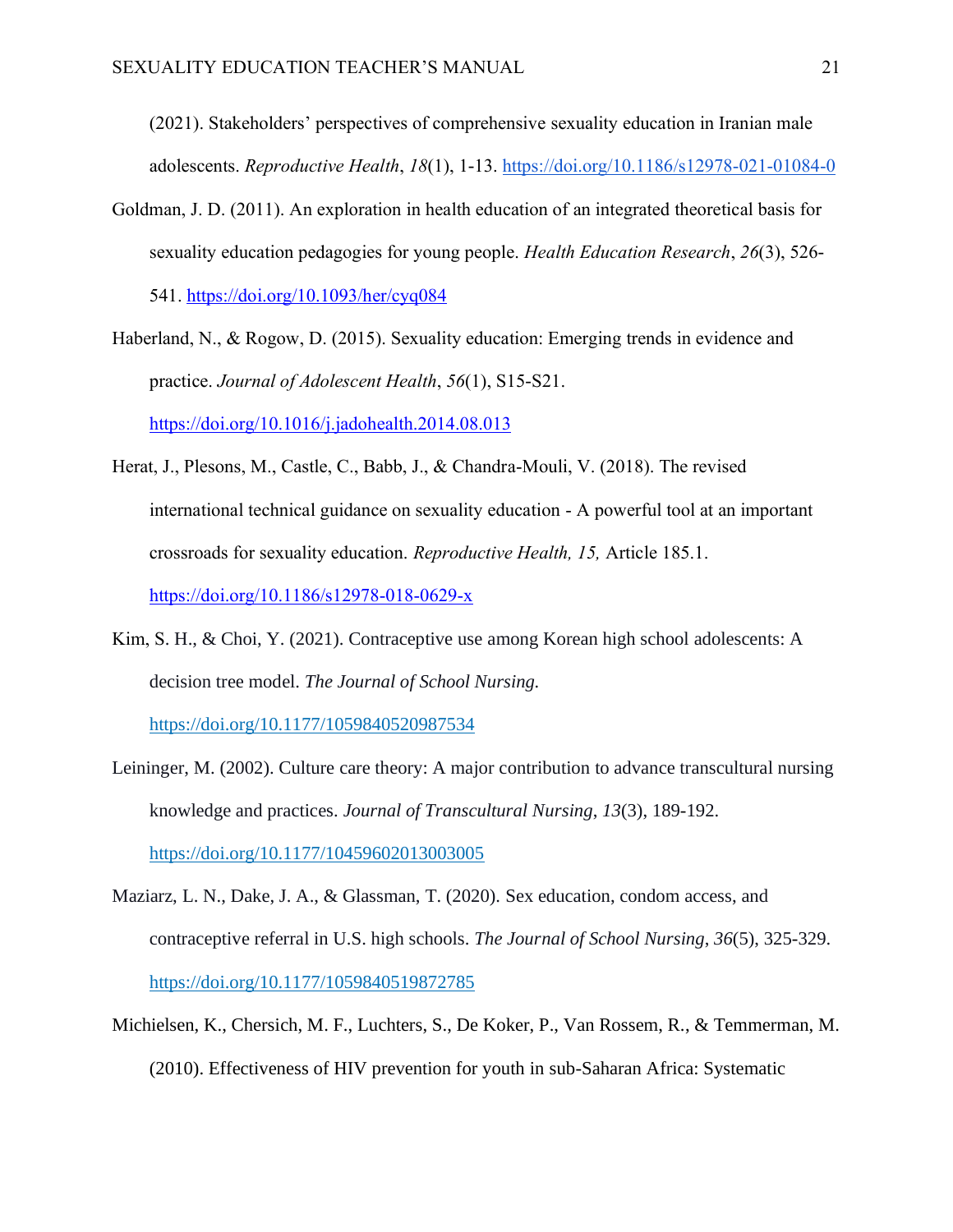review and meta-analysis of randomized and nonrandomized trials. *AIDS, 24*(8), 1193- 1202.<https://doi.org/10.1097/QAD.0b013e3283384791>

- Miedema, E., Le Mat, M. L., & Hague, F. (2020). But is it comprehensive? Unpacking the 'comprehensive' in comprehensive sexuality education. *Health Education Journal, 79*(7), 747-762. [https://doi.org/10.1177/0017896920915960](https://doi.org/10.1177%2F0017896920915960)
- Najafi-Sharjabad, F., & Haghighatjoo, S. (2019). Barriers of Asian youth to access sexual reproductive health information and services: A literature review. *International Journal of Pediatrics, 7*(12), 10541-10551.<https://doi.org/10.22038/ijp.2019.14012>
- Palmer, S. P., Matthews, R. T., Heaston, S., & Reed, S. (2021). Perceived risk factors for adolescent pregnancy in rural Paraguay. *Research Square.* [https://doi.org/10.21203/rs.3.rs-](https://doi.org/10.21203/rs.3.rs-152631/v1)[152631/v1](https://doi.org/10.21203/rs.3.rs-152631/v1)
- Parker, R., Wellings, K., & Lazarus, J. V. (2009). Sexuality education in Europe: An overview of current policies. *Sex Education, 9*(3), 227-242. <https://doi.org/10.1080/14681810903059060>
- Penman-Aguilar, A., Carter, M., Sneed, M. C., & Kourtis, A. P. (2013). Socioeconomic disadvantage as a social determinant of teen childbearing in the U.S. *Public Health Reports, 128*, Supplement 1, 5-22. [https://doi.org/10.1177/00333549131282S102](https://doi.org/10.1177%2F00333549131282S102)
- The Latin American and Caribbean Committee for the Defense of Women's Rights. (2016). *Girl mothers. Forced child pregnancy and motherhood in Latin America and the Caribbean* (S. Chiarotti, Ed.). Live Equality. [https://live-equality-now.pantheonsite.io/wp](https://live-equality-now.pantheonsite.io/wp-content/uploads/2021/11/Girl_Mothers_English_Final_To_Publish_0_3.pdf)[content/uploads/2021/11/Girl\\_Mothers\\_English\\_Final\\_To\\_Publish\\_0\\_3.pdf](https://live-equality-now.pantheonsite.io/wp-content/uploads/2021/11/Girl_Mothers_English_Final_To_Publish_0_3.pdf)
- Thongmixay, S., Essink, D. R., Greeuw, T., Vongxay, V., Sychareun, V., & Broerse, J. (2019). Perceived barriers in accessing sexual and reproductive health services for youth in Lao People's Democratic Republic. *PloS one*, *14*(10), e0218296.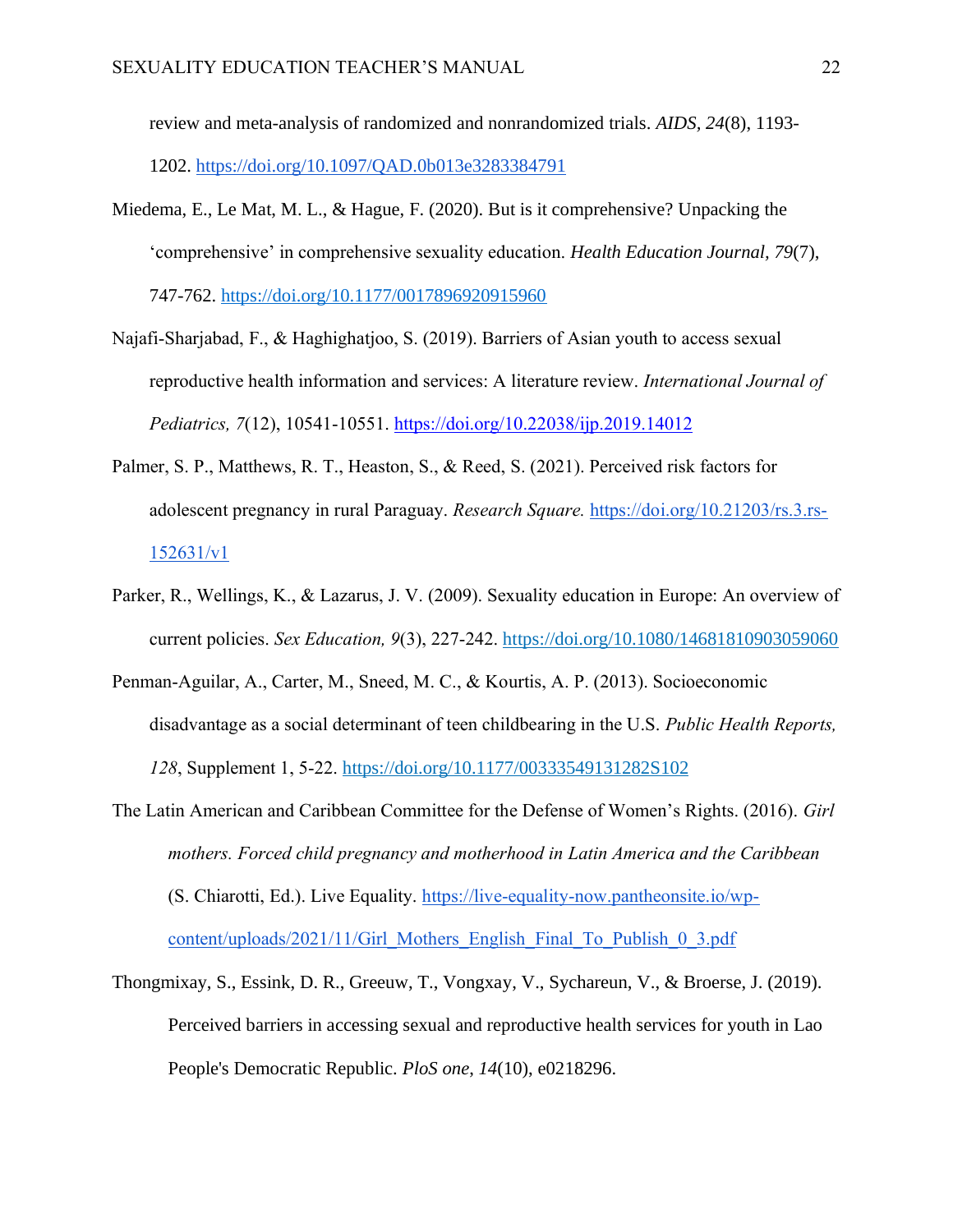<https://doi.org/10.1371/journal.pone.0218296>

- UNESCO. (2009). *International technical guidance on sexuality education: An evidence-informed approach for schools, teachers, and health educators.* UNESCO. <https://unesdoc.unesco.org/ark:/48223/pf0000183281>
- UNESCO. (2015). *Emerging evidence, lessons and practice in comprehensive sexuality education: A global review*. UNESCO

[https://www.unfpa.org/sites/default/files/pub-pdf/CSE\\_Global\\_Review\\_2015.pdf](https://www.unfpa.org/sites/default/files/pub-pdf/CSE_Global_Review_2015.pdf) 

UNESCO. (2018). *International technical guidance on sexuality education: An evidence-informed approach.* UNESCO.

<https://unesdoc.unesco.org/ark:/48223/pf0000260770>

- UNESCO. (2020). *Switched on: Sexuality education in the digital space.* UNESCO. [https://en.unesco.org/sites/default/files/unesco-swtiched\\_on-technical\\_brief.pdf](https://en.unesco.org/sites/default/files/unesco-swtiched_on-technical_brief.pdf)
- UNICEF. (2021). *Female genital mutilation.* UNICEF.

<https://data.unicef.org/topic/child-protection/female-genital-mutilation/>

- United Nations. (2013). *Adolescent fertility since the International Conference on Population and Development (ICPD) in Cairo*. UN Population Division. [https://www.un.org/en/development/desa/population/publications/pdf/fertility/Report\\_Adol](https://www.un.org/en/development/desa/population/publications/pdf/fertility/Report_Adolescent-Fertility-since-ICPD.pdf) [escent-Fertility-since-ICPD.pdf](https://www.un.org/en/development/desa/population/publications/pdf/fertility/Report_Adolescent-Fertility-since-ICPD.pdf)
- van Lieshout, S., Mevissen, F., & Waal, E., & Kok, G. (2017). Long Live Love+: Evaluation of the implementation of an online school-based sexuality education program in the Netherlands. *Health Education Research, 32*(3).<https://doi.org/10.1093/her/cyx041>
- Woloshyn, V. E., & Rye, B. J. (1995). Using Bloom's learning taxonomies to conceptualize effective sexuality education for adolescents. C*anadian Journal of Human Sexuality, 4*(3),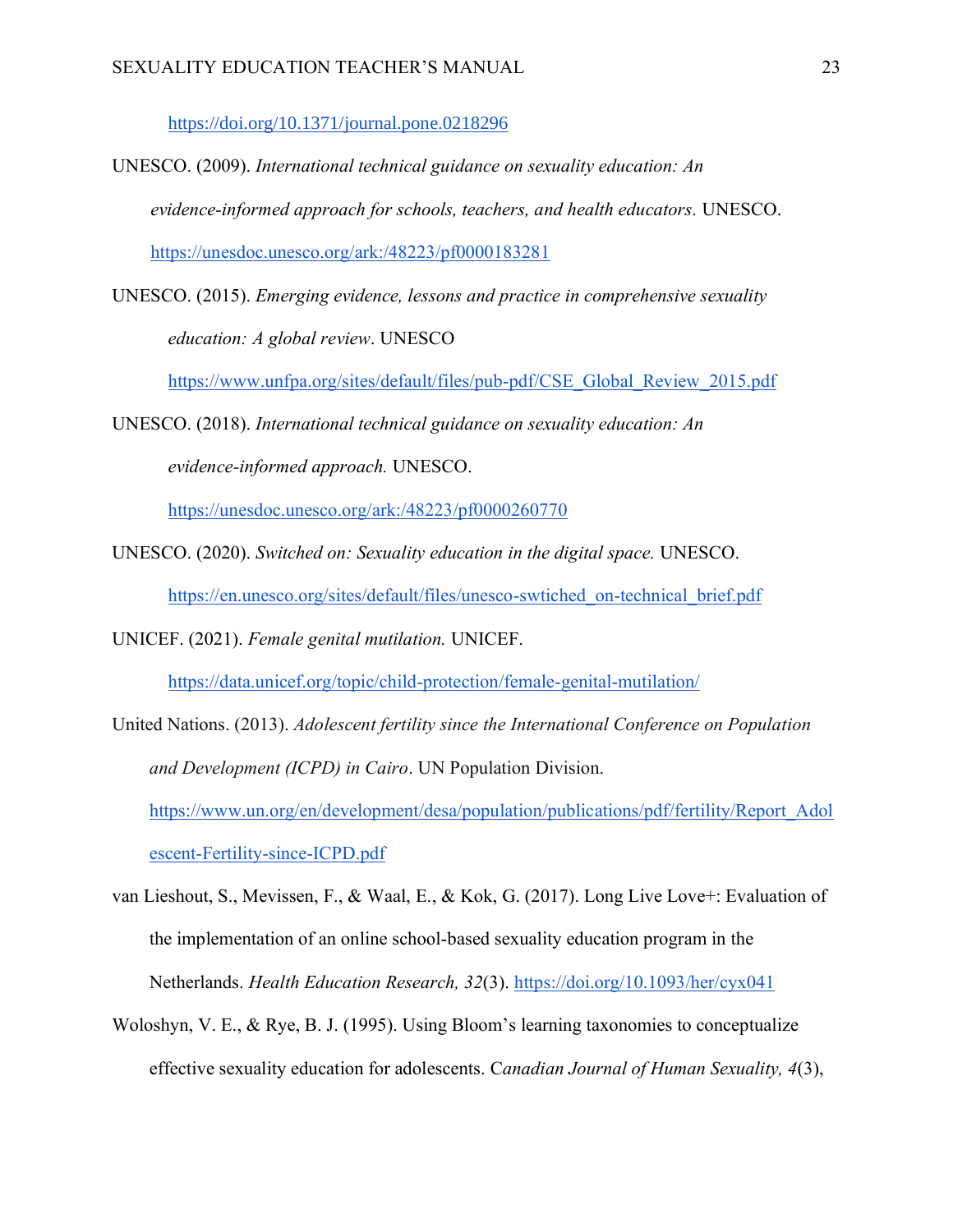Yakubu, I., Garmaroudi, G., Sadeghi, R., Tol, A., Yekaninejad, M. S., & Yidana, A. (2019). Assessing the impact of an educational intervention program on sexual abstinence based on the health belief model amongst adolescent girls in Northern Ghana, a cluster randomised control trial. *Reproductive Health*, *16*(1), Article 124. [https://doi.org/10.1186/s12978-019-](https://doi.org/10.1186/s12978-019-0784-8) [0784-8](https://doi.org/10.1186/s12978-019-0784-8)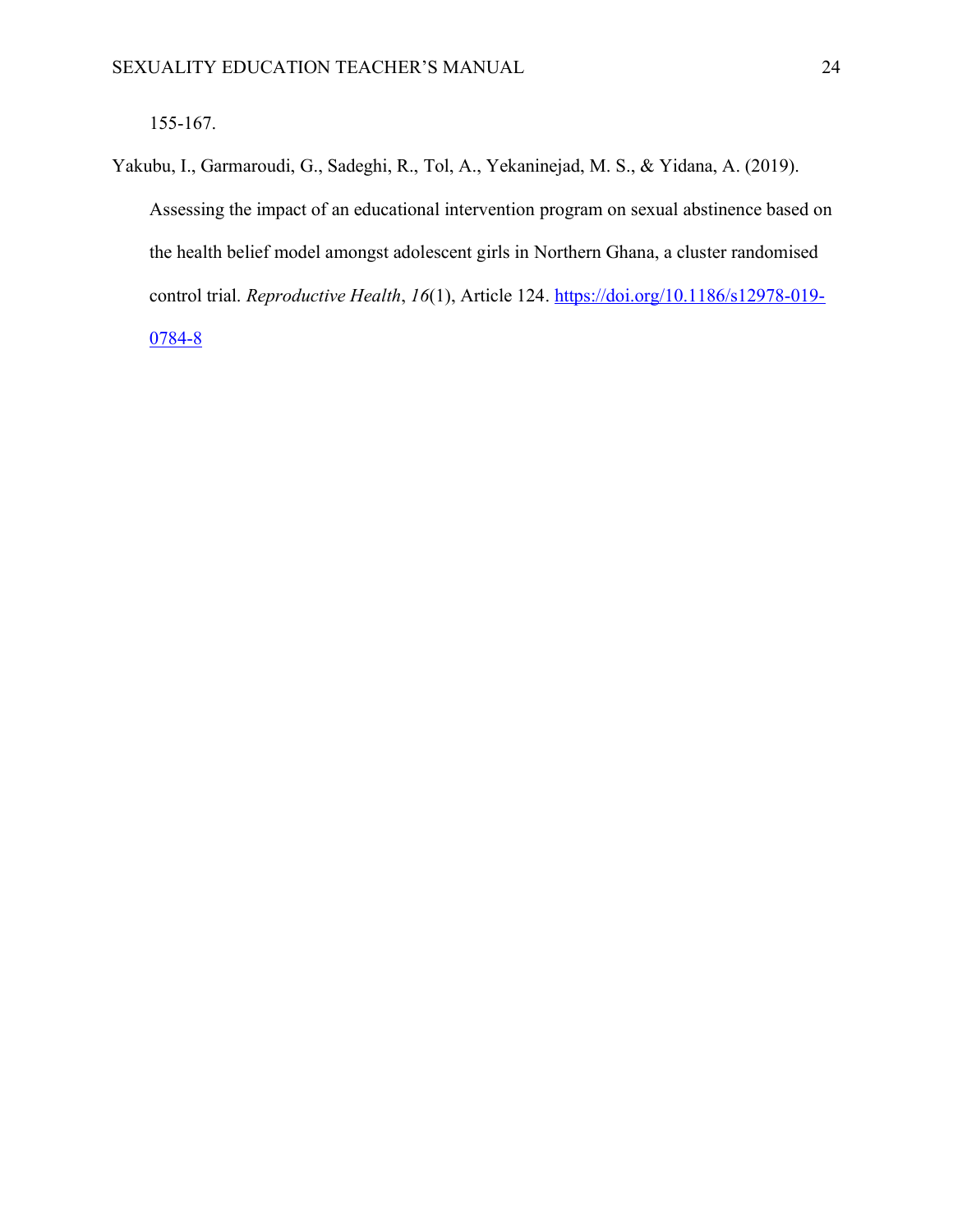### <span id="page-31-0"></span>**Table 1**

#### *Survey Questions*

- 1. BEFORE looking through the booklet modules, on a scale of 0-10, how comfortable are you in teaching sexuality education?
- 2. AFTER looking through the booklet modules, on a scale of 0-10, how comfortable are you in teaching sexuality education?
- 3. How would this booklet help you in teaching this concept to your students?
- 4. What suggestions would you make in teaching this concept?
- 5. What concepts had you not thought about before?
- 6. How could this booklet be more culturally sensitive to the youth in your community?
- 7. Keeping in mind the answers to the previous questions, on a scale of 0-10, how useful is this booklet?
- 8. If we made all the changes that you suggested in the above questions, on a scale of 0- 10, how useful do you think this would be for you?
- 9. Is there anything you think should not be in the booklet?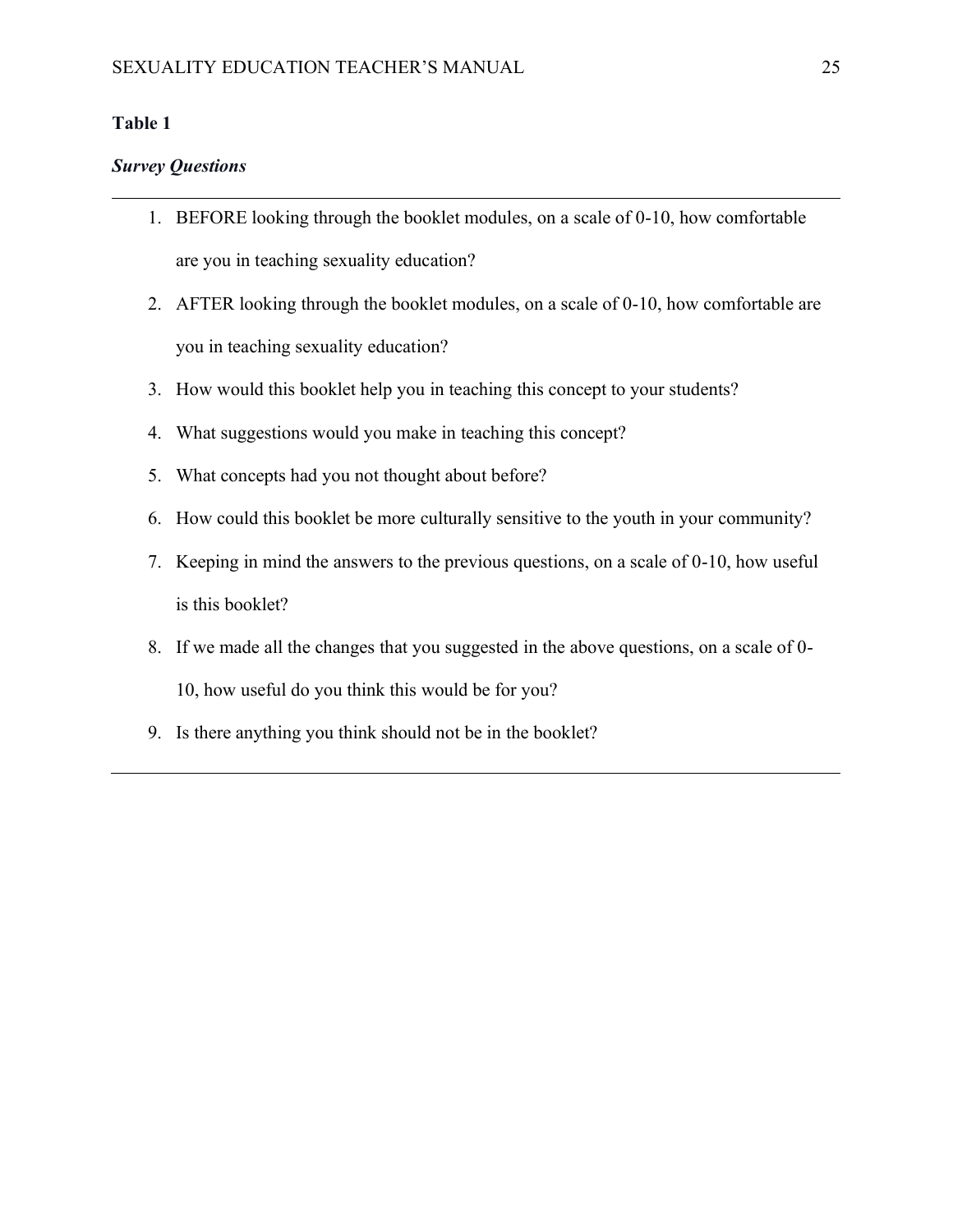# <span id="page-32-0"></span>**Table 2**

# *Participant Demographics*

| Demographics                                  | Number of Participants |
|-----------------------------------------------|------------------------|
| What is your ethnicity?                       |                        |
| White                                         | 4                      |
| <b>Black or African American</b>              | 0                      |
| American Indian or Alaska Native<br>$\bullet$ | 0                      |
| Asian                                         | 4                      |
| Native Hawaiian or Pacific Islander           | $\boldsymbol{0}$       |
| Other                                         | $\boldsymbol{0}$       |
| What is your age?                             |                        |
| $\bullet$ 20-30 years old                     | 3                      |
| 31-40 years old<br>$\bullet$                  | 5                      |
| 41-50 years old                               | $\boldsymbol{0}$       |
| 51-60 years old<br>$\bullet$                  | $\boldsymbol{0}$       |
| $60+$ years old                               | $\boldsymbol{0}$       |
| How long have you been teaching sex           |                        |
| education in the school classroom?            | 3                      |
| $0-1$ year<br>$\bullet$                       | $\boldsymbol{0}$       |
| 1-2 years<br>$\bullet$                        | $\mathbf{1}$           |
| 2-3 years                                     | $\overline{2}$         |
| 3-4 years                                     | $\mathbf{1}$           |
| 4-5 years                                     | $\mathbf{1}$           |
| $5+$ years                                    |                        |
| What is the age range of students that you    |                        |
| teach? Please select all that apply.          |                        |
| $12 - 13$<br>$\bullet$                        | 6                      |
| $14 - 15$                                     | 6                      |
| $16-17$                                       | $\mathbf 1$            |
| $18+$                                         | $\boldsymbol{0}$       |
| If you teach sexuality education in your      |                        |
| school, how many classes per year do you      |                        |
| teach?                                        | $\overline{2}$         |
| 1                                             | $\boldsymbol{0}$       |
| $\overline{2}$                                | $\boldsymbol{0}$       |
| 3                                             | 6                      |
| $4+$                                          |                        |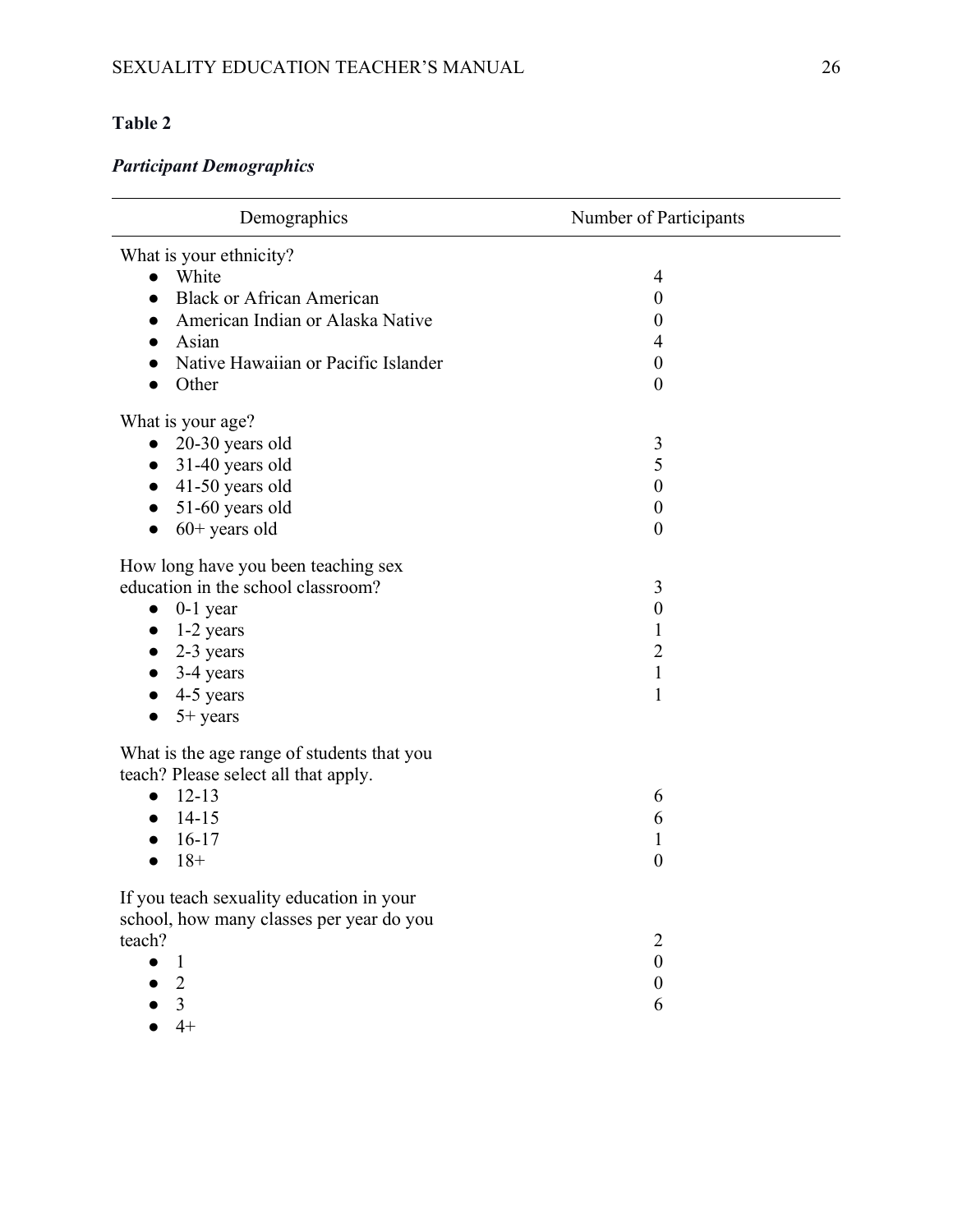| Demographics                                                                               | Number of Participants |
|--------------------------------------------------------------------------------------------|------------------------|
| If you teach sexuality education in your                                                   |                        |
| school, about how many students per year do                                                |                        |
| you teach?                                                                                 |                        |
| $1 - 10$                                                                                   |                        |
| $11 - 20$                                                                                  | 0                      |
| $21 - 30$                                                                                  |                        |
| $31 - 40$                                                                                  |                        |
| $41 - 50$                                                                                  | 0                      |
| 51-60                                                                                      | 0                      |
| $61+$<br>$\bullet$                                                                         | 5                      |
| What is the socio-economic background of the<br>majority of your students in your classes? |                        |
| • Lower than average for your<br>community                                                 | $\boldsymbol{0}$       |
| Average for your community                                                                 | 4                      |
| Above average for your community<br>$\bullet$                                              | 4                      |
| Do you teach in a rural or urban setting?                                                  |                        |
| Rural                                                                                      | $\mathfrak{Z}$         |
| Urban<br>$\bullet$                                                                         | 5                      |
| Where are you located?                                                                     |                        |
| Bulacan, Philippines<br>$\bullet$                                                          | 3                      |
| Seoul, South Korea<br>$\bullet$                                                            | 4                      |
| Utah, United States                                                                        |                        |